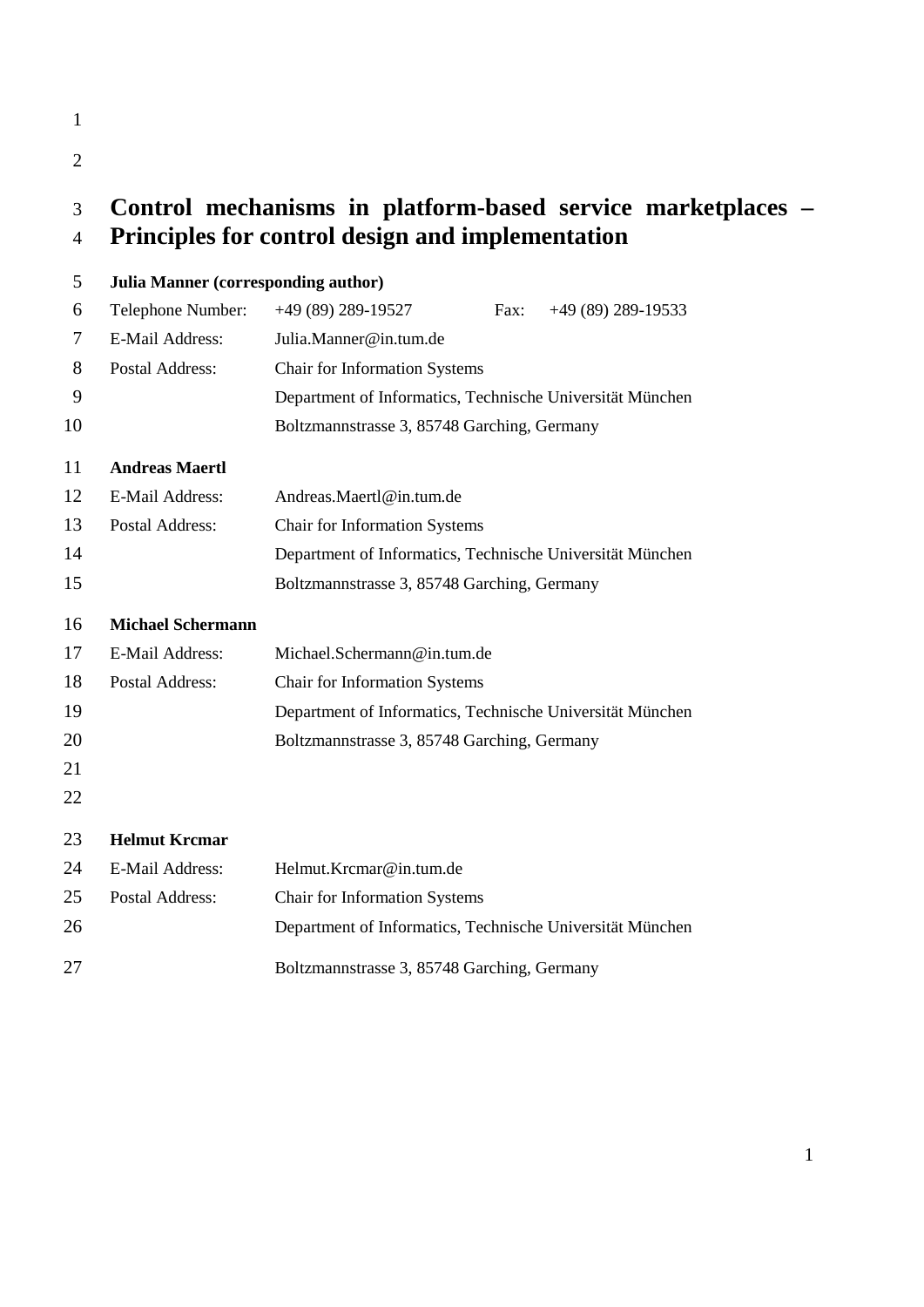# **Control mechanisms in platform-based service marketplaces –**

- **Principles for control design and implementation**
- 

## **Abstract**

 **The rise of the app economy changed the software-based service industry radically over the past five years, leaving only very few winners in the so-called "platform war". Platform literature shows that a platform provider needs to control the use and evolution of the platform and its ecosystem to be innovative and sustainable. Although, control is an important factor for innovation, there is little empirical insight on how platform providers design and implement controls in platform-based service marketplaces. In this paper, we employ a mixed-method approach to analyze the design and implementations of one hundred control mechanisms in Apple's App Store. By exploring the controls of this exceptionally successful platform-based service marketplace, we provide insights, which extend organizational control theory to platform-based service marketplaces for the first time. Furthermore, we deliver practical principles for control design.**

**Keywords:** platform governance, control, service marketplaces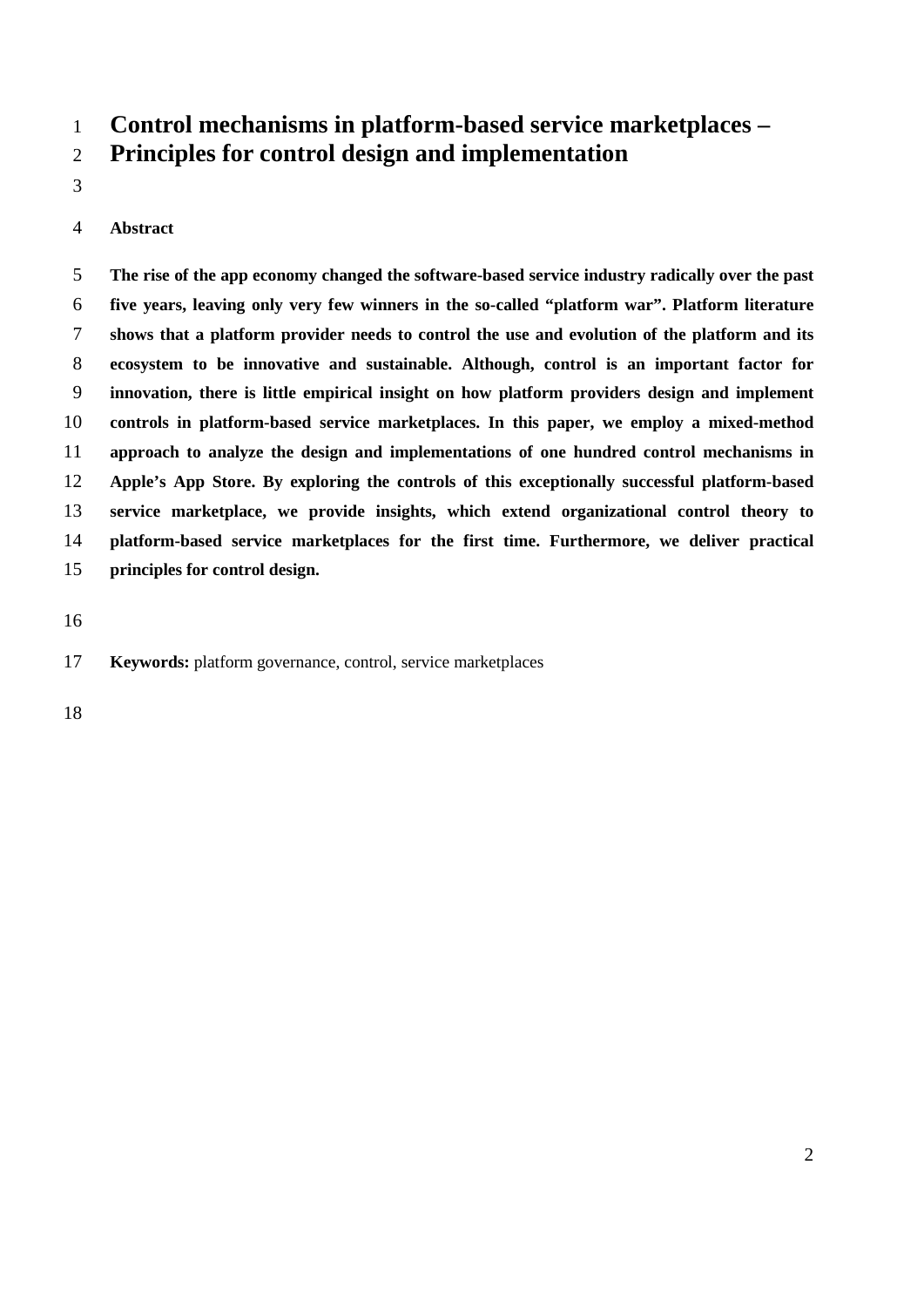# **Introduction**

 Platform-based service marketplaces (PBSM) like Apple's App Store changed the software-based service industry radically over the past five years. In contrast to traditional service development and delivery, PBSM provider offer a programming interface and development environment combined with a consumer service marketplace. By enabling third-party developers to add functionality to a core product platform via a programming interface and a development environment [\(Tiwana et al. 2010\)](#page-30-0), a provider draws from external expertise. This enables PBSM to achieve higher innovation rates and a higher responsiveness to heterogeneous and rapidly changing consumer markets [\(Boudreau/Lakhani](#page-27-0)  [2009\)](#page-27-0). As consumers want to customize their core product for their own needs, the technology platform sponsor also offers a service marketplace and thereby establishing a mediated two-sided market for consumers and developers [\(Basole/Karla 2012\)](#page-26-0). Such PBSM play a pivotal role in the increasingly important app economy [\(Basole/Karla 2011\)](#page-26-1).

 However, even though many latecomers have emerged to gain a market share in this emerging market only very few have succeeded in offering a thriving concept [\(Basole/Karla 2011\)](#page-26-1). The challenge lies with maintaining the ability to capture value through organizational control of the PBSM on a technological, economically, and socially level. At the same time, the PBSM has to provide the open environment that stimulates and enables developers through transferring often extensive design capabilities to external developers [\(Tiwana et al. 2010\)](#page-30-0). Not surprisingly, early research on PBSM debates "how open is open enough" [\(West/O'Mahony 2008\)](#page-30-1). Yet, the two most successful PBSM, Apple's App Store and Google Play Store, exhibit very different degrees of organizational control, which indicates that there are multiple strategies to achieving higher innovation rates and a higher responsiveness in rapidly changing markets. Both, researchers and practitioners realized that the complexity of organizational control of PBSM calls for a more nuanced investigation beyond the one-dimensional view on openness [\(Parker/Van Alstyne 2009;](#page-29-0) [Boudreau 2010\)](#page-26-2).

 Hence, the purpose of this study is to explore which events triggered the realignment and redesign of the organizational control set in the most successful PBSM, the Apple App Store. This investigation helps us to suggest principles for effective design and implementation of organizational controls in PBSM. Existent research concludes that the success of a PBSM provider is critically determined by the providers' capability to constantly realign the PBSM to its ecosystem through adapting the organizational control set [\(Tiwana et al. 2010;](#page-30-0) [Manner et al. 2013\)](#page-29-1). However, effective control design and implementation in PBSM has not been sufficiently studied yet. In particular, empirical evidence is missing. Previous literature lacks guidance, which brings practitioners to imitate control mechanisms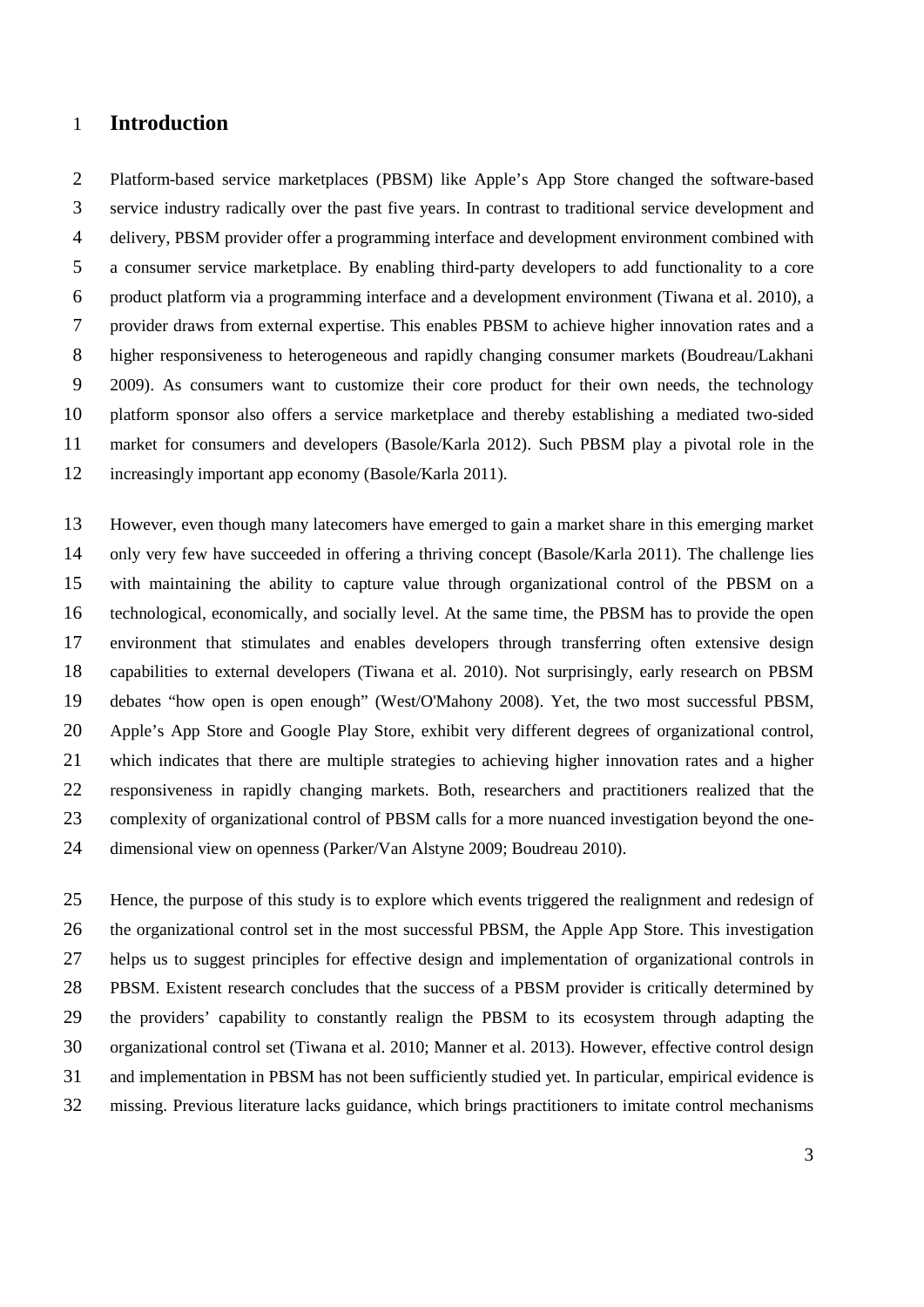rather than to design and implement organizational controls that meet their specific needs [\(Burkard et](#page-27-1)  [al. 2012\)](#page-27-1). Also, organizational control theory is rather limited when it comes to control design and implementation in PBSM as critical constructs for organizational control design such as monitoring of behavior is not applicable to the two-sided concepts of PBSM.

 To study effective design of organizational controls, we conducted a single case study on Apple's App Store. We applied a structured case study approach to study triggers and design of organizational control mechanisms (Manner et al., 2013). The structured case study consists of one hundred control mechanism implementations over a period of five years, where each implementation was analyzed as subunits of the case study.

 This paper proceeds as follows. In the next section we provide an overview of the theoretical background of PBSM, organizational control and platform control research. The research methodology is described in the subsequent section. Next, the data analysis strategy and results are presented, followed by a discussion of the findings. Finally, limitations are noted and further research is proposed.

#### **Theoretical Foundation**

#### *Platform-based service marketplaces*

 To date there is no acknowledged classification of platforms [\(Gawer 2010\)](#page-28-0). Hence, we begin by providing a definition for PBSM and report on the theoretical background on our view of PBSM. Platforms are socio-technical layers [\(Tilson et al. 2012\)](#page-30-2) with underlying network effects. Based on two-sided market theory indirect network effects enforce platform owners to balance the attraction on both market sides as the success of such a market depends on the number of participants on both sides [\(Armstrong/Wright 2006;](#page-26-3) [Katz/Shapiro 1994\)](#page-28-1). PBSM – like Apple's App Store –are therefore an IT- based artifact that enable external knowledge holders to contribute IT-based services to a core product via a marketplace [\(Querbes-Revier 2011;](#page-29-2) [Ballon et al. 2008\)](#page-26-4). Thereby, they act as a mediator of two or more interdependent groups [\(Hagiu 2006;](#page-28-2) [Kenney/Pon 2011\)](#page-28-3). The platform ecosystem can be defined as a functional unit consisting of the platform provider, developers, consumers and strategic partners of the platform owner [\(Ghazawneh/Henfridsson 2011;](#page-28-4) [Kouris/Kleer 2012\)](#page-29-3). To ensure compatibility with the core product and value-adding application offers for consumers, a platform provider needs to provide resources like guidelines, documentation and rules while controlling the developers actions [\(Ghazawneh/Henfridsson 2010;](#page-28-5) [Gonçalves et al. 2010\)](#page-28-6). Platform-based service marketplaces provide consumers with the ability to search, browse, download, use, rate and comment as many applications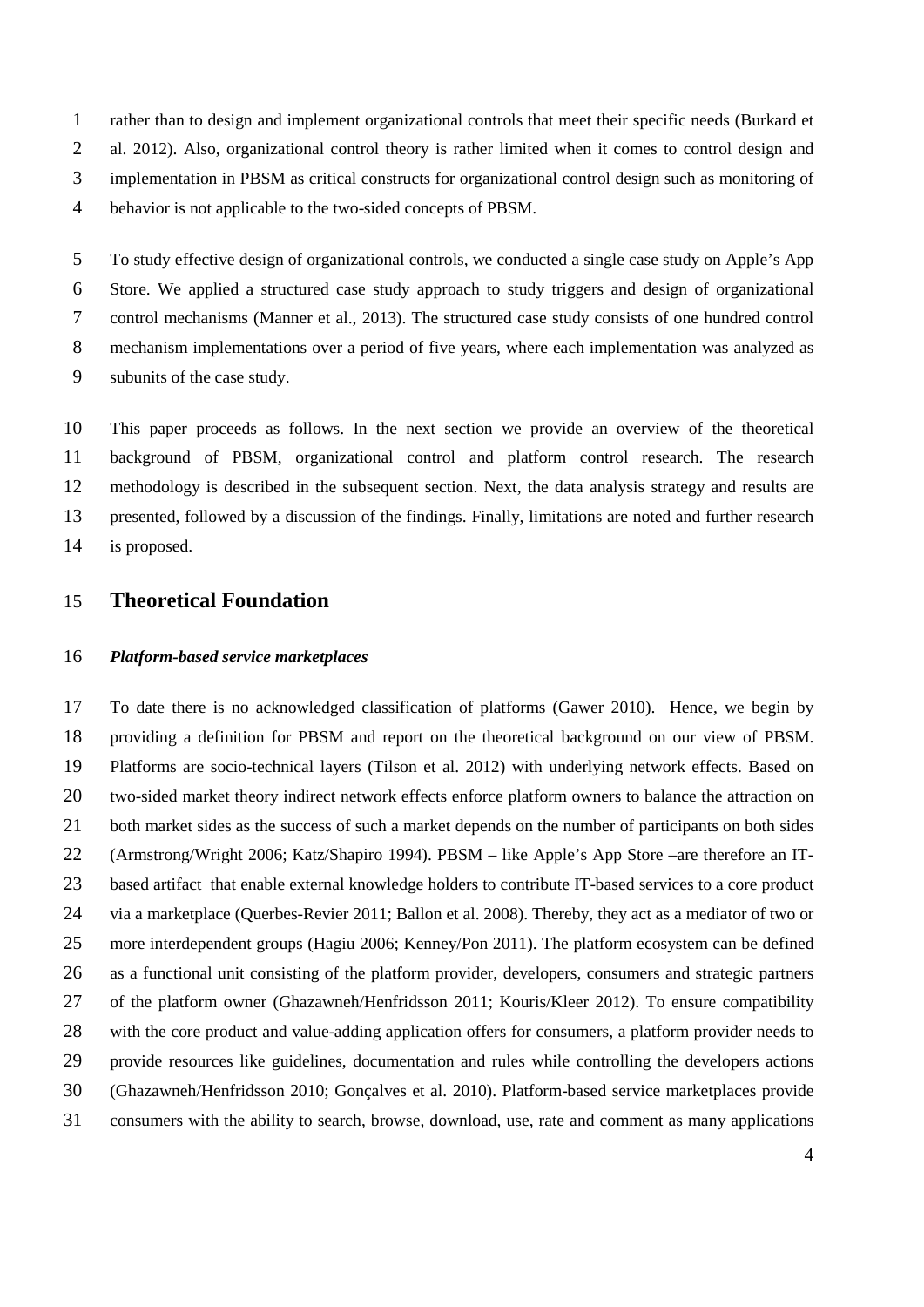as they want. They provide third-party developers and other partners of the platform with the ability to publish, update, promote and market their applications.

#### *Related work on platform-based service marketplace control*

 PBSM is not only a new phenomenon, but also an interdisciplinary topic which is why research is scattered in several reference disciplines of information systems like organizational science, economics, computer science and marketing delaying its maturity [\(Manner et al. 2012\)](#page-29-4).

 Control is traditionally a key concern in the study of the application of information systems [\(Rudmark/Ghazawneh 2011;](#page-30-3) [Tiwana et al. 2010\)](#page-30-0). Research on PBSM acknowledges that control is needed to manage the consumer experience [\(Jain 2011\)](#page-28-7) as well as the developer's behavior [\(Rudmark/Ghazawneh 2011\)](#page-30-3). Controls are considered an important factor to execute strategies [\(Herath](#page-28-8)  [2007;](#page-28-8) [Ghazawneh/Henfridsson 2010\)](#page-28-5) that enable to enhance the overall organizational performance by matching the ecosystem of the firm with its internal structures [\(Langfield-Smith](#page-29-5) 1997) and to support innovation efforts within organizations [\(Cardinal 2001;](#page-27-2) [Bisbe/Malagueño 2009\)](#page-26-5). Following Parker and van Alstyne [\(2009\)](#page-29-0), "to foster higher rates of innovation, the rules governing access and intellectual property must be carefully analyzed, designed, and enforced". This is because, controls can raise enormous administration costs and also hamper innovation, if implemented wrongly or ineffectively [\(Simons 1995;](#page-30-4) [Herath 2007\)](#page-28-8).

 Controls enable the implementation and measurement of the effects of governance decisions, which are made in the derivation of the governance configuration for PBSM [\(Eaton et al. 2011;](#page-27-3) [Ballon 2009;](#page-26-6) [Rudmark/Ghazawneh 2011\)](#page-30-3). Thereby, they are the foundation to adjust the market and or governance strategy [\(Jain 2011;](#page-28-7) [Eaton et al. 2011;](#page-27-3) [Rudmark/Ghazawneh 2011\)](#page-30-3). Overall, the success of a PBSM is considered as a result of balancing third-party control (Ghazawneh 2011; [Ghazawneh/Henfridsson](#page-28-9)  [2012\)](#page-28-9).

 Understanding the control implementation process is therefore especially important for PBSM as its ecosystem changes and its provider continuously needs to adjust control while still nurturing innovativeness [\(Elaluf-Calderwood et al. 2011;](#page-27-4) [Eaton et al. 2011;](#page-27-3) [Iyer et al. 2007\)](#page-28-10).

 However, contrary to strategic management literature, platform management literature to date provides no "adequate theoretical framework to thoroughly analyze the complex interactions" [\(Kouris/Kleer](#page-29-3)  [2012\)](#page-29-3) for platform-based service marketplaces.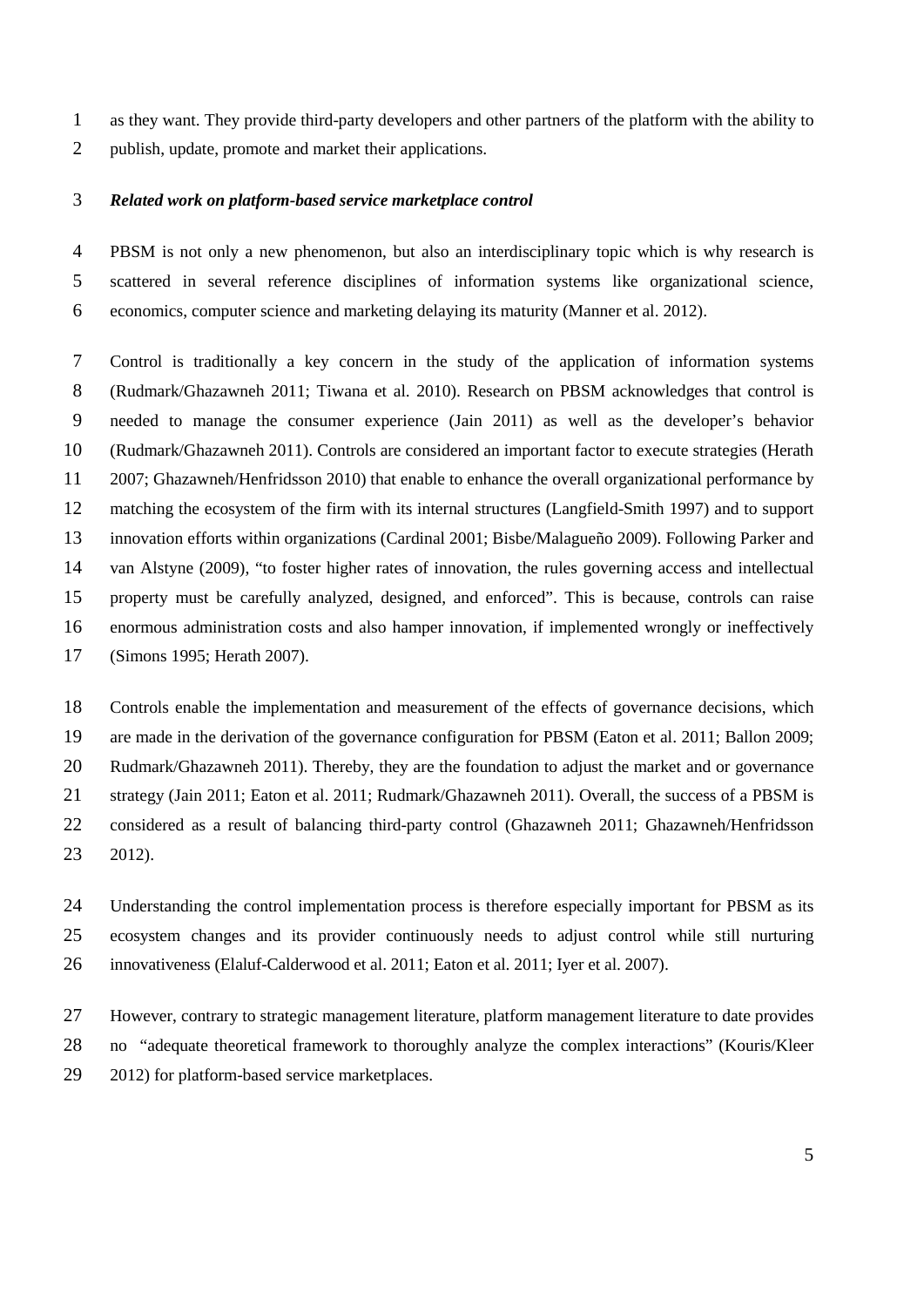Consolidating this research, platform control is a subset of platform governance. Service Marketplace Platform Governance is defined as "the structure, power, processes, and control mechanisms that are applied by the platform owner to achieve his aims" [\(Manner et al. 2013\)](#page-29-1). For that reason, control is an important element of platform governance and researchers suggest that the view of platform governance from the perspective of control might be valuable [\(Eaton et al. 2011;](#page-27-3) [Tiwana et al. 2010\)](#page-30-0).

 Although several researchers suggest control as a fitting theoretical lens for studying the implementation of strategic interests in PBSM as well [\(Rudmark/Ghazawneh 2011;](#page-30-3) [Yoo et al. 2010\)](#page-30-5), the topic of control has not been adequately addressed within previous empirical work, neither within the organizational, nor within the platform context and thus knowledge on mechanisms and systems is very sparse [\(Tiwana et al. 2010;](#page-30-0) [Ghazawneh/Henfridsson 2010;](#page-28-5) [Manner et al. 2012\)](#page-29-4).

#### *Related work on organizational controls*

 The organizational control model was introduced by Ouchi and McGuire [\(1975\)](#page-29-6). To date Ouchi's framework is the most cited and acknowledged. It was advanced by Ouchi himself [\(1979;](#page-29-7) [1977\)](#page-29-8) and others [\(Snell 1992\)](#page-30-6) leading to modified versions. For example, Ouchi introduced clan control, while Snell [\(1992\)](#page-30-6) replaced clan control by input control. The model introduced is a matrix with two dimensions. The first dimension is knowledge of the transformation process [\(Snell 1992\)](#page-30-6). Thereby meant is the understanding of the controller on the object or activity controlled. The second dimension determines the ability to measure the output. Although related often as basic theory of control, to date there is only limited research reporting on the effect of applying this model in real world and effect of doing so [\(Cardinal 2001;](#page-27-2) [Cardinal et al. 2009\)](#page-27-5).

 Originally Ouchi [\(1979\)](#page-29-7) defined three different types of control which should be implemented according to the above referred matrix dimensions. According to Lange [\(2008\)](#page-29-9), the introduced control mechanisms are divided into formal and informal controls. By implementing these controls the controller aims to achieve coordination between himself and the agent who is performing the activity and who may have different intentions and goals.

 Behavior control, sometimes also referred as process control, provides standards, norms, rules and procedures that enable the controller to continuously influence and guide a certain behavior of an individual performing the processes [\(Cardinal et al. 2009;](#page-27-5) [Das/Teng 2001;](#page-27-6) [Langfield-Smith 1997\)](#page-29-5). This control follows the principle that controlees are rewarded according to the degree they comply with defined rules and procedures. Following Henderson and Lee [\(1992\)](#page-28-11) who only concentrate on the formal controls outcome and behavioral, behavioral control has three dimensions: the clarification of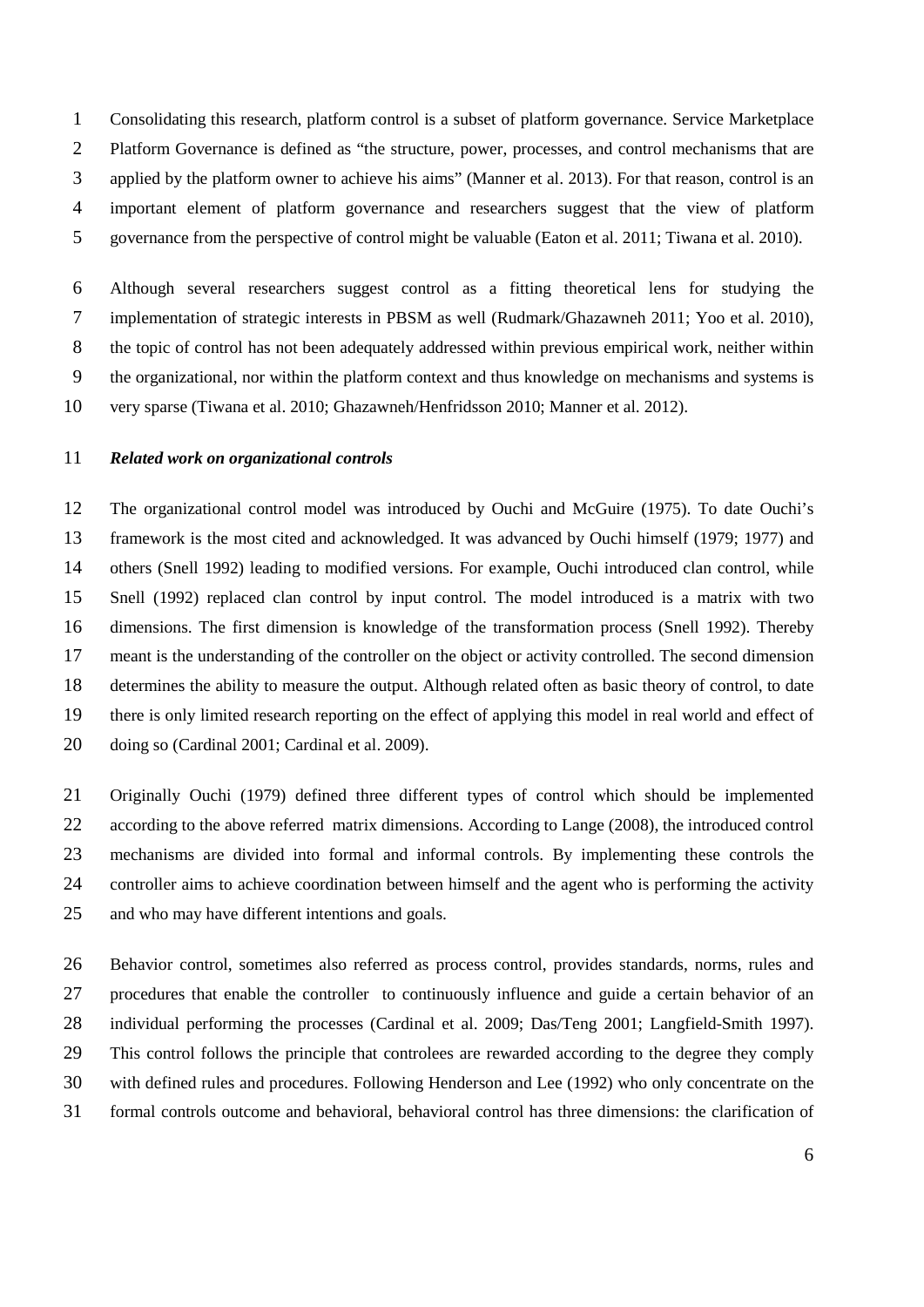the workers role, the specificity of work assignment as well as the enforcing of how the work should be done. The conformance of the individual's behavior within these dimensions is rewarded. Hence, behavioral control is to be used only when the controller has full understanding of the accurate process steps of a controlled activity and has no problem to measure the controlee's compliance. It is most efficient when the process controlled is fully known by the controller but the outcome is not satisfactory measurable [\(Ouchi 1979;](#page-29-7) [Snell 1992;](#page-30-6) [Lange 2008\)](#page-29-9)

 Output control regulates the achievement of sets of output targets like profits, customer satisfaction level or production volumes [\(Eisenhardt 1985;](#page-27-7) [Snell 1992;](#page-30-6) [Ouchi 1979\)](#page-29-7). Therefore, it defines the desired goal, measures how well output aligns with the set standards, and provides respective rewards and punishment for success and failure in goal attainment [\(Merchant 1985\)](#page-29-10). Contrary to behavioral control, output control has only one major dimension known as feedback which can also be considered as a quality gate and measurement point [\(Henderson/Lee 1992\)](#page-28-11). Following organizational norm strategies output control can either be employed if perfect measurability and perfect knowledge is present or when little knowledge of the process is present but perfect measurability is possible [\(Ouchi](#page-29-7)  [1979\)](#page-29-7). Thus, the measurability is the most distinctive characteristic of outcome control as well as the precondition for its use [\(Turner/Makhija 2006;](#page-30-7) [Lange 2008;](#page-29-9) [Eisenhardt 1985\)](#page-27-7). Both, behavior and output control can be implemented when measurability is perfectly given as well as the process knowledge leaving uncertainty in this case or double control implementation. However, Ouchi [\(1977\)](#page-29-8) states that managers would majorly select only one of the mechanisms. Moreover, Ouchi [\(1979\)](#page-29-7) depicts outcome control as more efficient than behavior control but both singularly used are less effective for research settings than clan control.

 Initially Ouchi introduced clan control as fitting when neither complete knowledge of the transformation process nor outcome measurability is applicable. Several researchers modified this control target as it was not specified enough and has led to confusion and false designation [\(Cardinal](#page-27-5)  [et al. 2009;](#page-27-5) [Snell 1992;](#page-30-6) [Cardinal 2001\)](#page-27-2). Two more detailed controls can be derived from clan control: input control and social control.

 Snell [\(1992\)](#page-30-6) introduced input control as a substitute in the original 2x2 matrix. Input control determines which resources are used in the production process under observation, like the material, tools, vendors or the workers themselves [\(Snell 1992;](#page-30-6) [Cardinal et al. 2009\)](#page-27-5). Thereby, input control aims to align the goals of the agents by providing selected co-workers and resources to the organizational goal. According to Snell and Youdt [\(1995\)](#page-30-8), input control should be used when the output of the process cannot be measured or directly monitored and when the manager does not have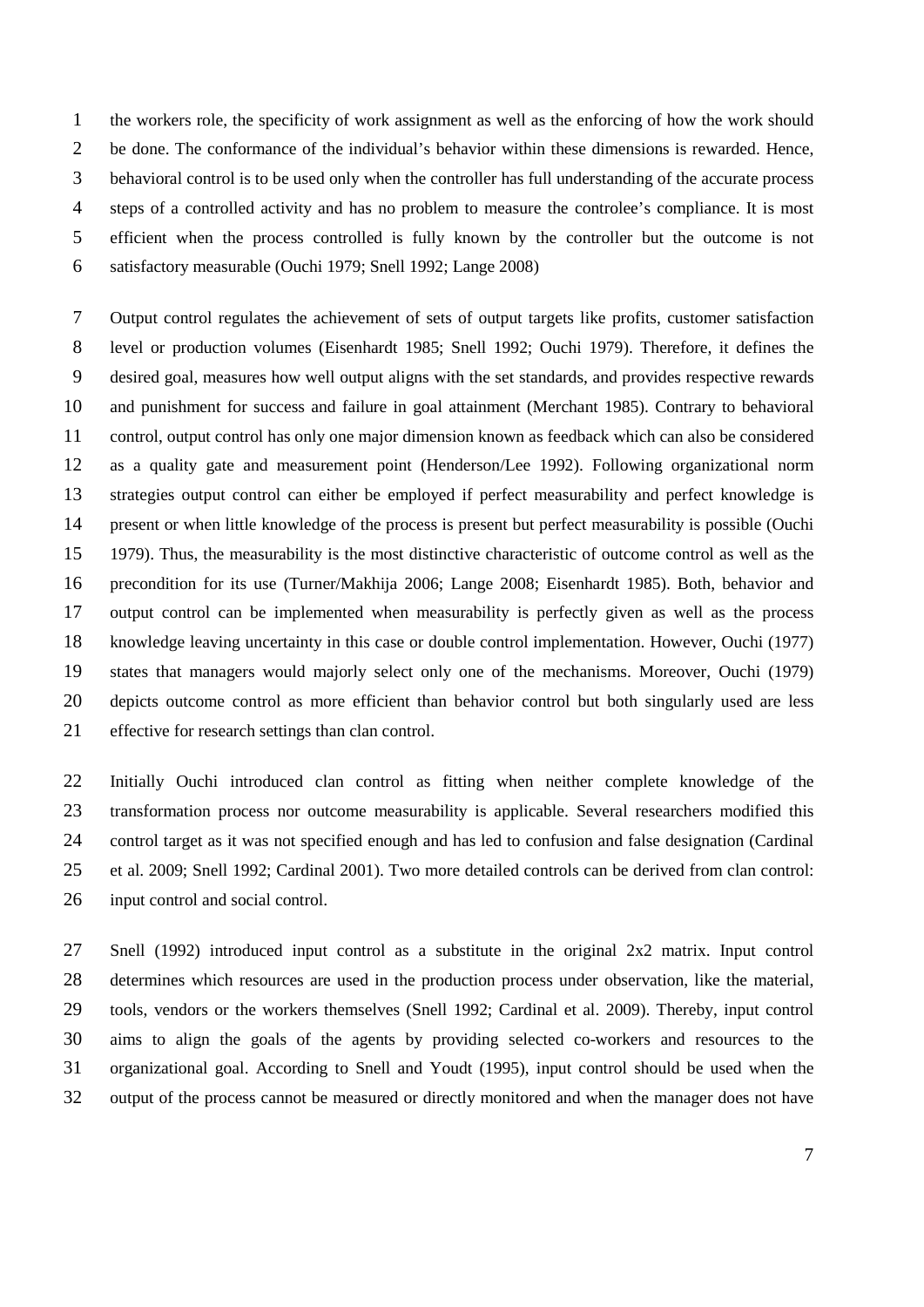full knowledge on how the process is done perfectly. Though, input control requires that a given input can be use align the worker with the controller's goals [\(Ouchi 1979\)](#page-29-7).

 Social control is a more and more acknowledged concept as working environments are becoming more dynamic and uncertain and thus formal controls could hamper performance [\(Tushman/O'Reilly 2006;](#page-30-9) [Davila 2005\)](#page-27-8). It is used to implement common values and shared beliefs into a social system by providing the actors with more information about the goals and the vision of the controller [\(Tushman/O'Reilly 2006\)](#page-30-9). Social control is especially suitable when there is little knowledge of 8 procedures the actor carries out. This also holds true if the goals cannot be set precisely [\(Davila 2005;](#page-27-8) [Markus 2007;](#page-29-11) [Ouchi 1979\)](#page-29-7).

 Contrary to Ouchi's opinion that control is used discretely, Kirsch [\(1997\)](#page-29-12) argues that in organizations control often appears in a mixture of modes to coordinate intentions and goals. She implies formal controls as the main mechanism, aided by informal instantiations because of the coupling within organizations [\(Kirsch 1997\)](#page-29-12). With work requirements becoming more complex, uncertain and ever- changing, control systems cannot be static and formal. Rather, mixed controls that also allow directed autonomy and rely on the judgment of employees informed clearly about vision and objectives of the business lead to more efficiency.

 Overall, there is little empirical work on control and control development [\(Cardinal et al. 2009\)](#page-27-5). Moreover, previous studies neglect informal controls although they have proven to be valuable [\(Cardinal et al. 2009;](#page-27-5) [Demil/Lecocq 2006\)](#page-27-9).

#### **Methodology**

#### *Research Strategy*

 The goal of our research was to gain empirical insight on control implementation within PBSM and the triggers of these implementations. Apple's App Store is one of the most popular platform-based marketplaces and has been very successful for several years [\(Spriensma 2012\)](#page-30-10). Moreover, previous research found that the App Store actively controls its marketplace and constantly aligns with its ecosystem. As Apple's App Store is also one of the longest running PBDM, it can therefore provide the required amount of control implementations. In accordance with the notion that the marketplace is undoubtedly a phenomenon holding interest of many researchers [\(Ghazawneh/Henfridsson 2011;](#page-28-4) [Ghazawneh/Henfridsson 2012;](#page-28-9) [Laugesen/Yuan 2010;](#page-29-13) [Eaton et al. 2011;](#page-27-3) [West/Mace 2009\)](#page-30-11), it therefore represents a good research object for one of the first empirical platform-based marketplace control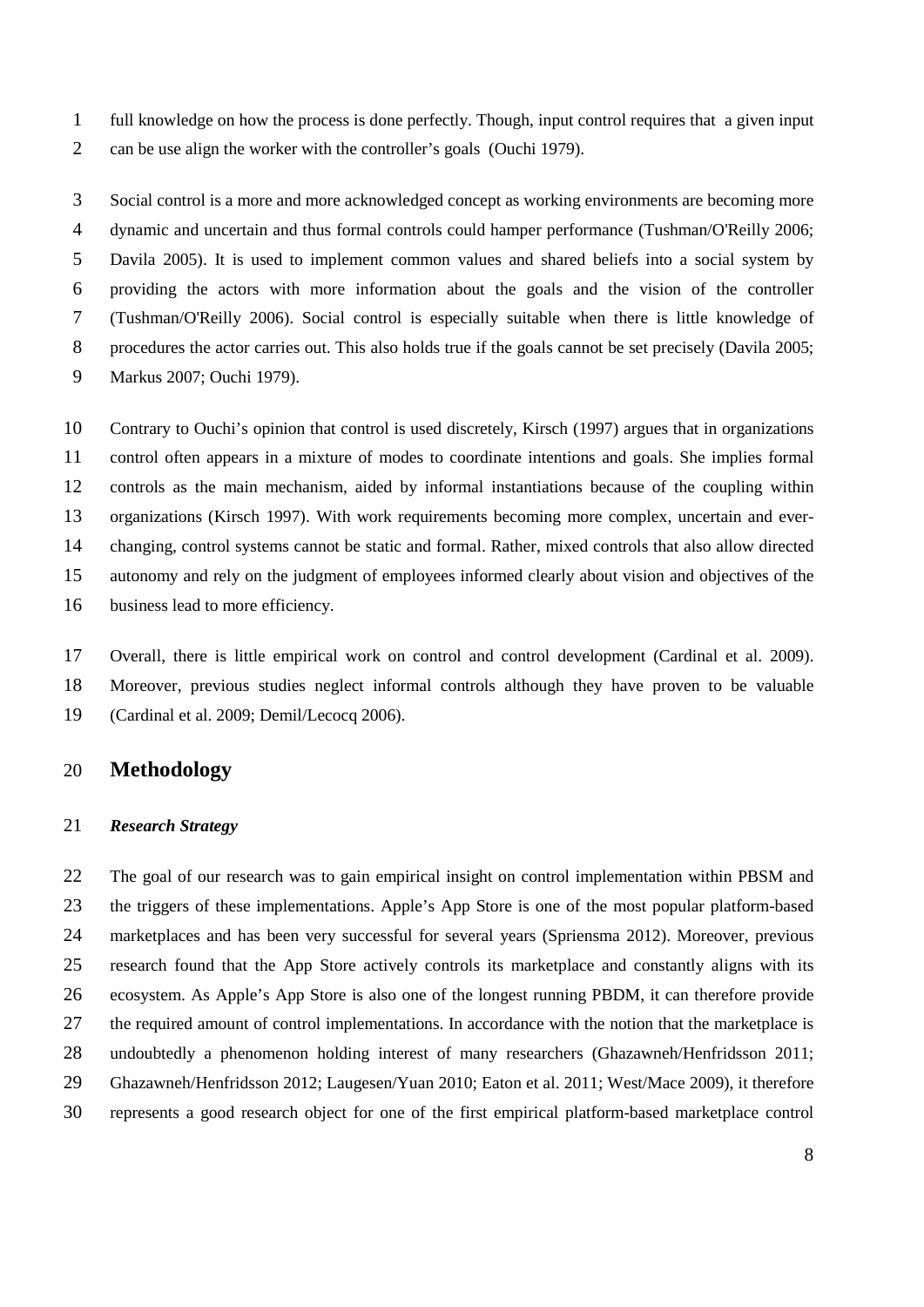studies [\(Tiwana et al. 2010\)](#page-30-0). According to Yin [\(2009\)](#page-30-12) as well as Eisenhardt and Graebner [\(2007\)](#page-27-10), it is 2 valid to use such an extreme case for theory generating, as such an exploratory study can be more valuable than providing a representative sample of cases, if studied extensively. Following research objective, control implementations are studied. Hence, we conducted a single case study with the control implementations itself as logical subunits of the analysis. Moreover, we decided to apply a mixed method research strategy, using a sequential explanatory design. A mixed method research triangulating quantitative and qualitative results is one of the most common applications [\(Hesse-Biber](#page-28-12)  [2010\)](#page-28-12). We use them complementary to gain a fuller understanding of our results (Hesse-Biber 2010, [26\)](#page-28-12).

# *Case Analysis Structure: Triggers for control implementation within platform-based service marketplaces*

 PBSM are exposed to dynamics of their ecosystem that trigger changes within the marketplace to achieve sustainability [\(Manner et al. 2013;](#page-29-1) [Tiwana et al. 2010\)](#page-30-0). Especially in the software industry, platform providers "can no longer function without taking their ecosystem in account" [\(Jansen et al.](#page-28-13)  [2009\)](#page-28-13), that is to align their platform systematically. On adapting the top level governance framework for mobile platforms by Manner et al. [\(2012\)](#page-29-4), five factors for design and control changes within PBSM can be identified within literature.

 The first factor is labeled as "technical factor". Technical factors trigger changes of the platform technology that are considered of having a major innovative value [\(Basole/Karla 2011;](#page-26-1) [De Reuver et](#page-27-11)  [al. 2011\)](#page-27-11). The second factor is labeled as "legal factor". Legal factors trigger legal moves taken by the platform owner in response to actions taken by other members of the mobile ecosystem (developers and consumers) as well as government agencies [\(Manner et al. 2012;](#page-29-4) [De Reuver et al. 2011\)](#page-27-11). The third factor is labeled as "competition factor" and triggers moves taken by platform owners in response to competitors' actions or proactively enhancing the own strategic positions as the market develops [\(Tiwana et al. 2010;](#page-30-0) [Ghazawneh/Henfridsson 2010;](#page-28-5) [De Reuver et al. 2011\)](#page-27-11). The fourth factor is labeled as "stakeholder behavior" and triggers changes in the stakeholder behavior within the mobile platform. The two major stakeholders of a platform are developers and consumers. Therefore, behavior of those stakeholders can trigger a control implementation within the PBSM [\(Bouwman et al.](#page-27-12)  [2005;](#page-27-12) [Haaker et al. 2006;](#page-28-14) [De Reuver et al. 2011\)](#page-27-11). [Table 1](#page-8-0) provides an overview of the five identified triggers and their subsections.

#### <span id="page-8-0"></span>**Table 1. Triggers for control implementation and their origin adapted from Manner et al. 2013**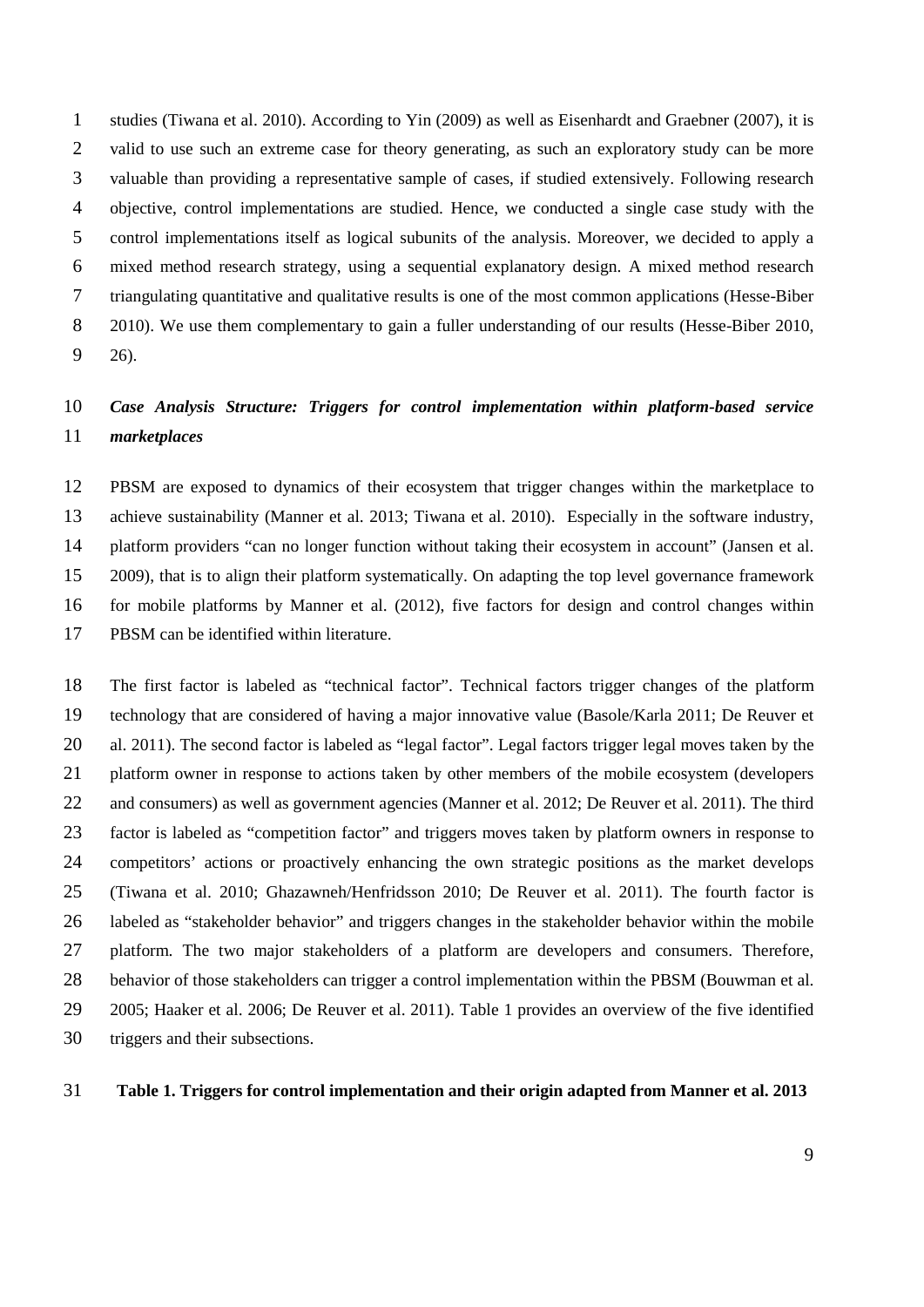Legal [Manner et al. 2012; Ballon et al. 2005] describe events originating from legislation, government agencies or jurisprudence Technical [Basole & Karla 2011; Rudmark & Ghazawneh 2011] • originate from technical progress Competitive [Ghazawneh and Henfridsson 2010, Tiwana et al. 2010] reactive competitive behavior originating from changes in the competitor's actions • proactively enhancing the own strategic positions as the market develops Stakeholder behavior [\[Bouwman et al. 2005;](#page-27-12) [Haaker et al. 2006;](#page-28-6) [De Reuver et al. 2011\]](#page-27-11) • actions of the service consumers • actions of third-party developers or other strategic partners of platform owner

 De Reuver et al. [\(2010\)](#page-27-13) notice that changes in the actors' environment can be related to emerging new technologies, changes in regulation or changes in market developments which occur due to both, consumer behavior and behavior of competitors. Thereby, they correspond to technological and legal factors, emphasizing on the special role of stakeholder behavior in platform governance, which has also been stressed by the fact that platform success is determined by the alignment of stakeholder interests [\(Evans/Schmalensee 2007;](#page-28-15) [Rochet/Tirole 2003;](#page-29-14) [Iyer et al. 2007\)](#page-28-10). The importance of competition aspects has been known for a long time, considering Porter's five forces approach [\(Porter](#page-29-15)  [1985\)](#page-29-15). Monitoring and reacting to competition changes is a key factor to differentiate [\(Brousseau/Penard 2007\)](#page-27-14). In this manner, the observation of key industry players might reveal opportunities for specialized platforms [\(Iyer et al. 2007\)](#page-28-10), which may cause new entries, thus decreasing profits, or by contrast can pose an opportunity for one's own platform. Adapted from 12 Manner et al. [\(2013\)](#page-29-1), we summarize the influence factors on platforms.

# *Case Analysis Structure: Organizational controls within the platform-based service marketplace context*

- The different views, on the one hand the control mechanism and on the other hand the control system
- as a mix of controls pose an opportunity to differentiate these controls within the platform context.

 Based on the platform governance framework provided by Manner et al. [\(2013\)](#page-29-1), four modes of control are derived as appropriate within the platform context. Based on the provided definitions from organizational control literature, we derive our initial definitions for characterizing the control implementations within the platform context.

 **Input control** defines characteristics for provided input. Within the context of a PBSM it can be defined as the control of content, skills and tools provided by the PBSM provider to align its strategic goals with the individual development of third-party developers. Subscriptions for taking part in the ecosystem and dues benefiting from it are also considered an input control.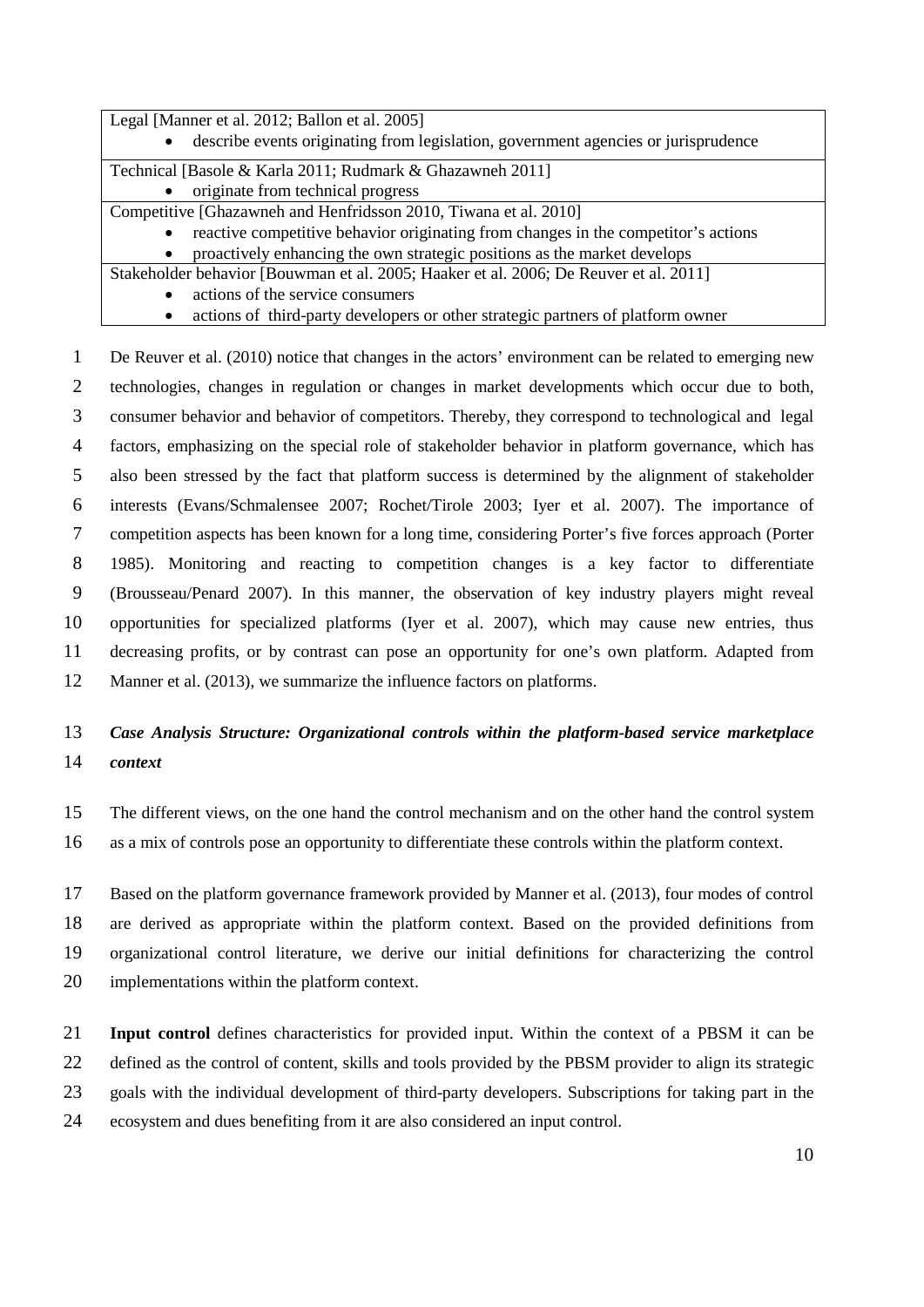Originally, **output control** sets a desired output. We argue that output control in a PBSM is established after the development of the applications to reward if the development is consistent with the requested requirements or to penalize if it violates them. Furthermore, changes in presenting the content can be considered an output control.

 Similar to Ouchi [\(1979\)](#page-29-7), we determine process or **behavioral controls** as procedures, structures and mechanisms that steer the behavior of stakeholders to achieve wanted actions within the PBSM context.

 For the PBSM context, we determine **social control** as controls used to nurture common values and to manage the community of developers. Therefore, usually information and explanations are provided and it is not observable what is done with this information. Additionally, motivational incentives or promotions done by Apple are also seen as a social control as they further support the identification with the platform's community.

#### *Data Collection and Analysis Process*

 First, we followed the guidance by Ghazawneh and Henfridsson [\(2012\)](#page-28-9) and identified possible sources for reports on changes of control mechanisms of Apple's App Store. Apart from official announcements and archival documents by Apple, we used the richness of web-based news sources (e.g. discussions or comments on techcrunch.com, mashable.com) as a promising approach to capture Apple's strategic behavior from the perspective of consumers and third-party developers as Apple's moves are usually well covered in such sources [\(Romano et al. 2003;](#page-30-13) [Ghazawneh/Henfridsson 2011\)](#page-28-4). Our sources therefore comprise a rich variety like newspapers, online magazines, tech-blogs, recorded official interviews or developer conferences and archival records. Overall, we conduct a complementary mixed-method research merging qualitative and quantitative methods for analyzing multiple subunits within one case study on Apple's App Store. Mixed-method research is acknowledged to enable a better understanding of the phenomena studied [\(Hesse-Biber 2010\)](#page-28-12). Our case study is of exploratory nature with an inductive approach there is to date no control theory for platform control and the organizational control is incomplete for the PBSM context [\(Yin 2009\)](#page-30-12). Inductive case approaches enable to develop novel theories as well as understanding emerging 28 phenomena [\(Barratt et al. 2011;](#page-26-7) [Meredith 1998\)](#page-29-16).

 Initially, we found 124 changes regarding the marketplace governance. We identified a case of control implementation, when a control was introduced by the platform owner within the PBSM changing the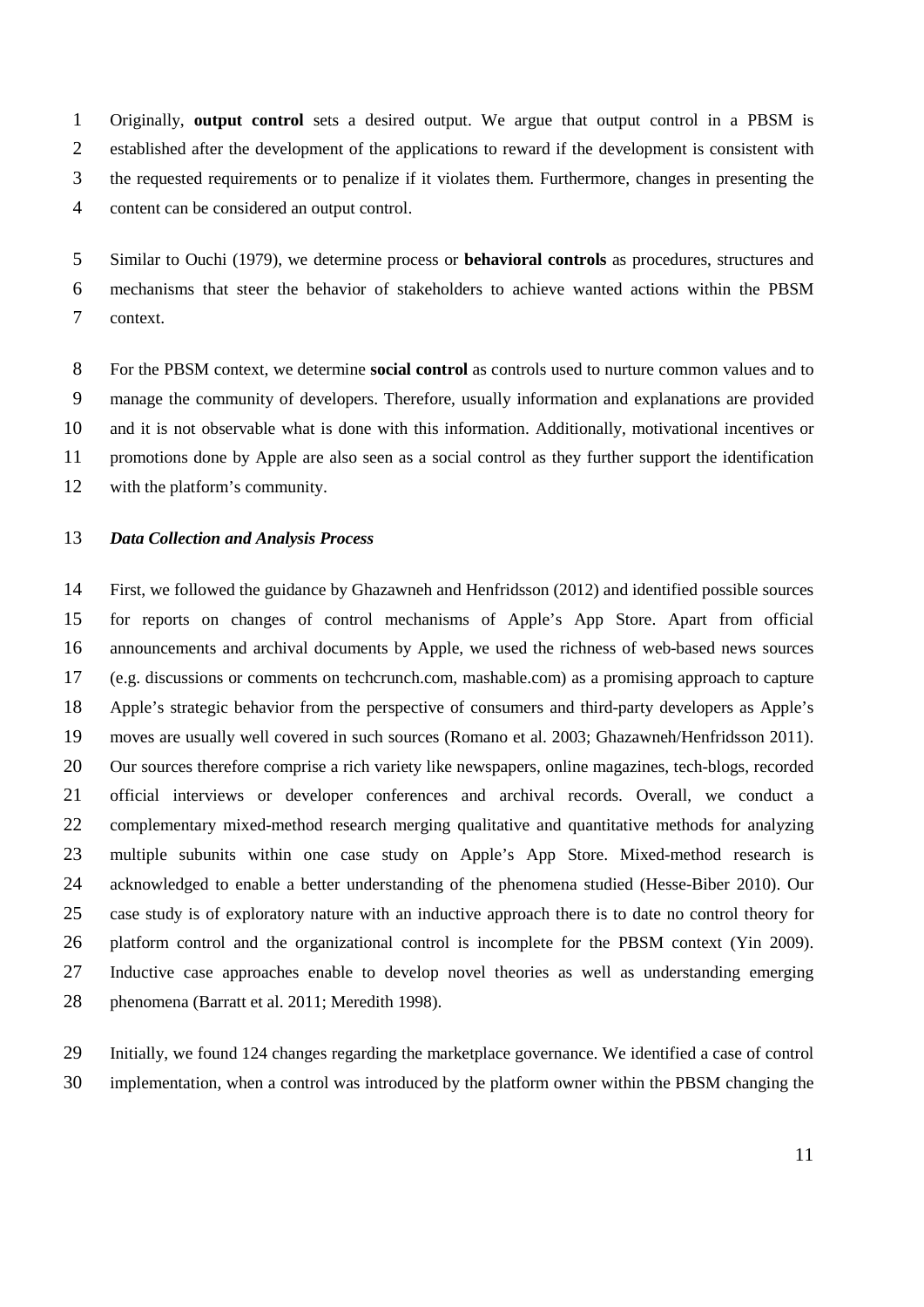structure or processes of the marketplace or the marketplace developer's environment to achieve the PBSM sponsors aims.

 Each finding was numbered. To ensure the objective quality of our data and to gain enough information to code the cases controls for further analysis, we added evidence for the control changes by adding at least two more sources (Yin 2009). Finally, we discarded cases where not enough information was found or the case was no control implementation after reviewing all the information. Ultimately, 100 control mechanism implementations in total were extracted from March 2008 to February 2013.

 Based on the literature of organizational control theory and platform governance theory, we derived initial constructs for triggers and controls for conducting an axial coding. After an initial round of coding on a subsample of reports, we reviewed coding conflicts and calibrated and elaborated the coding scheme. This process was repeated several times, thereby following Yin (2009) who proposed an iterative process with multiple feedback loops.

 The iterative process was accompanied by axial coding of the cases within one control categorization. Each control was given descriptive labels that were then recirculated to the coding scheme and therefore strengthening it (*the coding scheme can be provided by the authors if requested*). To prevent bias, each case categorization was justified with substantiations by the coders and checked comprehensibility by a second expert. The same procedure was used to categorize the triggers and to derive a calibrated coding scheme.

 In the next step, quantitative analyses were conducted for each – the triggers and the control categorizations. We applied frequency distributions quantitatively to explore our sample. We first 22 analyzed the frequency of triggers. Then, a distribution frequency analysis for each year to identify changes in control characteristics over time was applied.

 Finally, by using a cross tab analysis, relationships between trigger mixes and the implemented controls were found and then qualitatively analyzed. Based on the merged quantitative and qualitative results control, principles for platform control implementations were derived. Figure 1 illustrates the overall process of this research.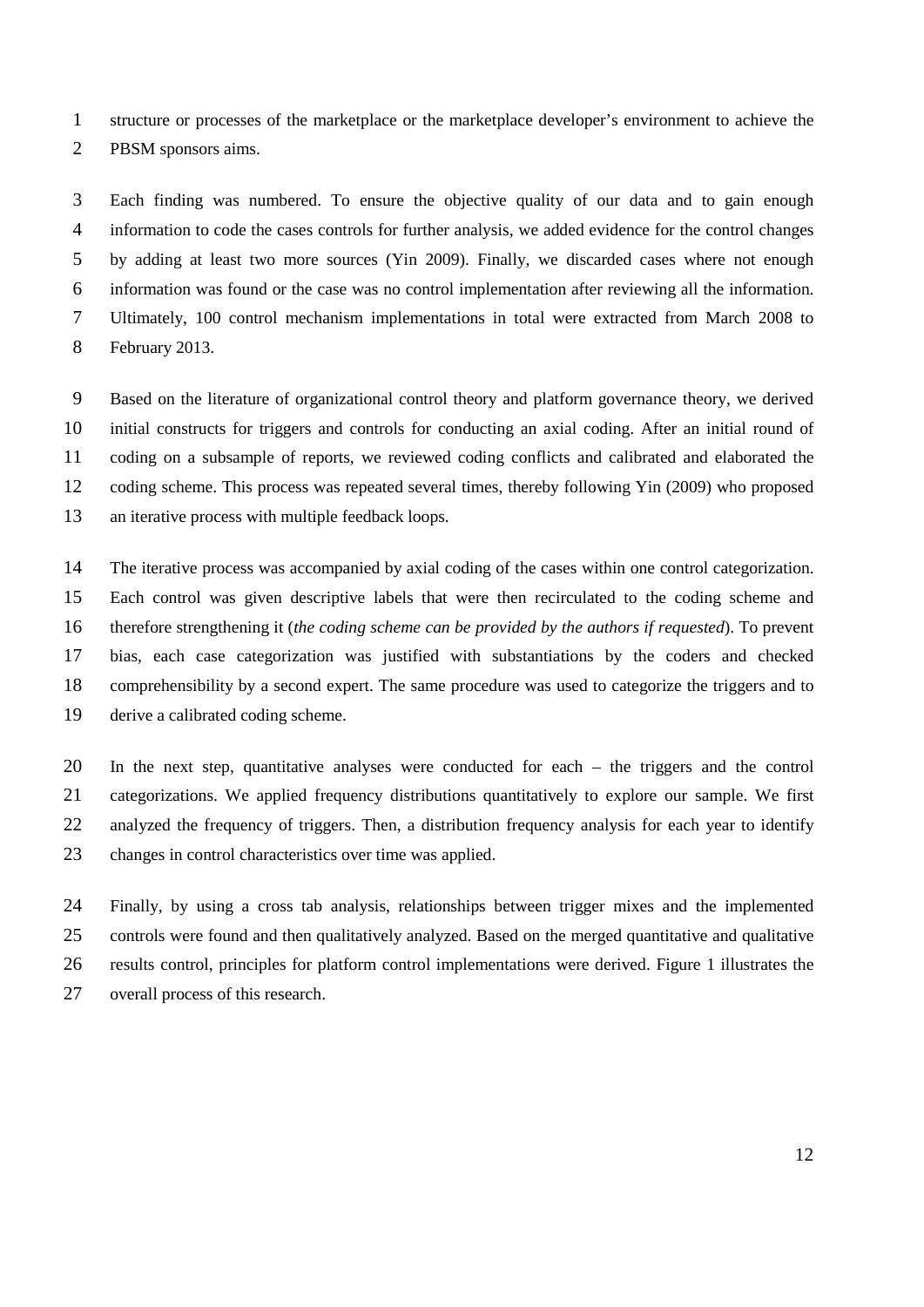

#### **Figure 1 Research Process**

### **Results**

Overall, we identified 100 valid control changes in Apple's PBSM to analyze as case subunits from

March 2008 to February 2013. We recognized an increase of control over the past years. Especially

from 2009 to 2010 the implementation of controls doubled, then were slightly lowered in 2011 to see

another drastic increase of around 36% from 2011 to 2012.

# **Table 2: Frequency of Control Changes**

| Year | Frequency |
|------|-----------|
| 2008 |           |
| 2009 | 12        |
| 2010 | 25        |
| 2011 | 22        |
| 2012 | 30        |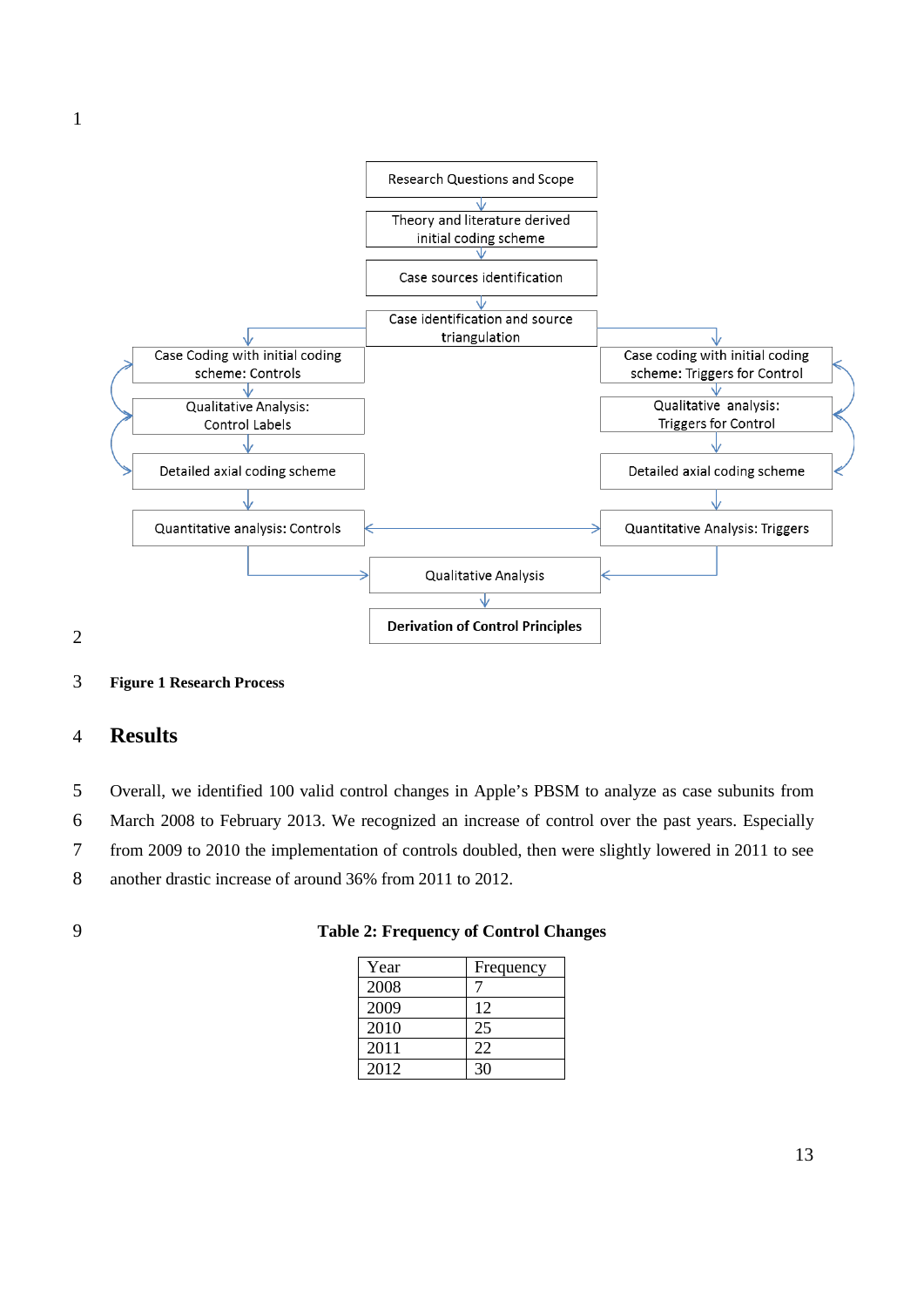| 2013  |     |
|-------|-----|
| Feb.) |     |
| Total | 100 |

1

#### 2 *Results Ecosystem Factors triggering control changes*

3 Studying the triggers for control change and implementation, we found that proactive competition 4 behavior as well as reaction on developer's behavior is dominant. On applying a cross tab [\(Table 3\)](#page-13-0),

5 we recognized that technical triggers are never the sole reason for a control mechanism change.

|        | ٧        |         |
|--------|----------|---------|
|        | I<br>. . |         |
| ł<br>× |          | I<br>۰. |

<span id="page-13-0"></span>

|  |  | Table 3: Cross Tab - Frequency of Triggers |
|--|--|--------------------------------------------|
|--|--|--------------------------------------------|

|               | Technical | Legal | Proactive | Reactive | Developer | Consumer | Total |
|---------------|-----------|-------|-----------|----------|-----------|----------|-------|
|               |           |       | Comp.     | Comp.    | Behavior  | Behavior |       |
| Technical     |           |       | 14        | 3        |           |          | 20    |
| Legal         |           |       | -         |          |           | 8        | 8     |
| Proactive     | 14        |       | 17        |          | 5         | 17       | 53    |
| Competition   |           |       |           |          |           |          |       |
| Reactive      | 3         |       |           | 3        | 9         |          | 15    |
| Competition   |           |       |           |          |           |          |       |
| Dev. Behavior | 2         |       | 5         | 9        | 21        |          | 37    |
| Cons.         |           | 8     | 17        |          |           |          | 26    |
| Behavior      |           |       |           |          |           |          |       |
| Total         | 20        | 8     | 53        | 15       | 37        | 26       | 159   |

7

-

 **Technical triggers** are especially accompanied by proactive competition moves, but sometimes also by reactive moves or developer behavior and once by consumer behavior. As an example for the first group, we name the case "CoreImage for iOS". As more and more photo apps moved into the App Store, Apple wanted to support the developers by making it easier to build photo apps. This move was technically triggered, since photo apps got more and more embraced by consumers as built-in cameras improved. Nevertheless, it was a proactive competition move by Apple as no competing provider supported such a function. An example for the third group of technical triggers for controls is linked to the developer's behavior, like for example the launch of iAd Producer. Before its introduction, ad creation was done by Apple in-house and developers complained about its slow content creation process. Triggered by new technical possibilities of digital ad creation and mentioned complaining behavior, Apple introduced the iAd Producer tool.

<span id="page-13-1"></span><sup>&</sup>lt;sup>1</sup> In February 2013 the collection process for control implementations ended. Therefore, the collected controls of 2013 do not reflect a whole year and can therefore not be interpreted within the time series analysis.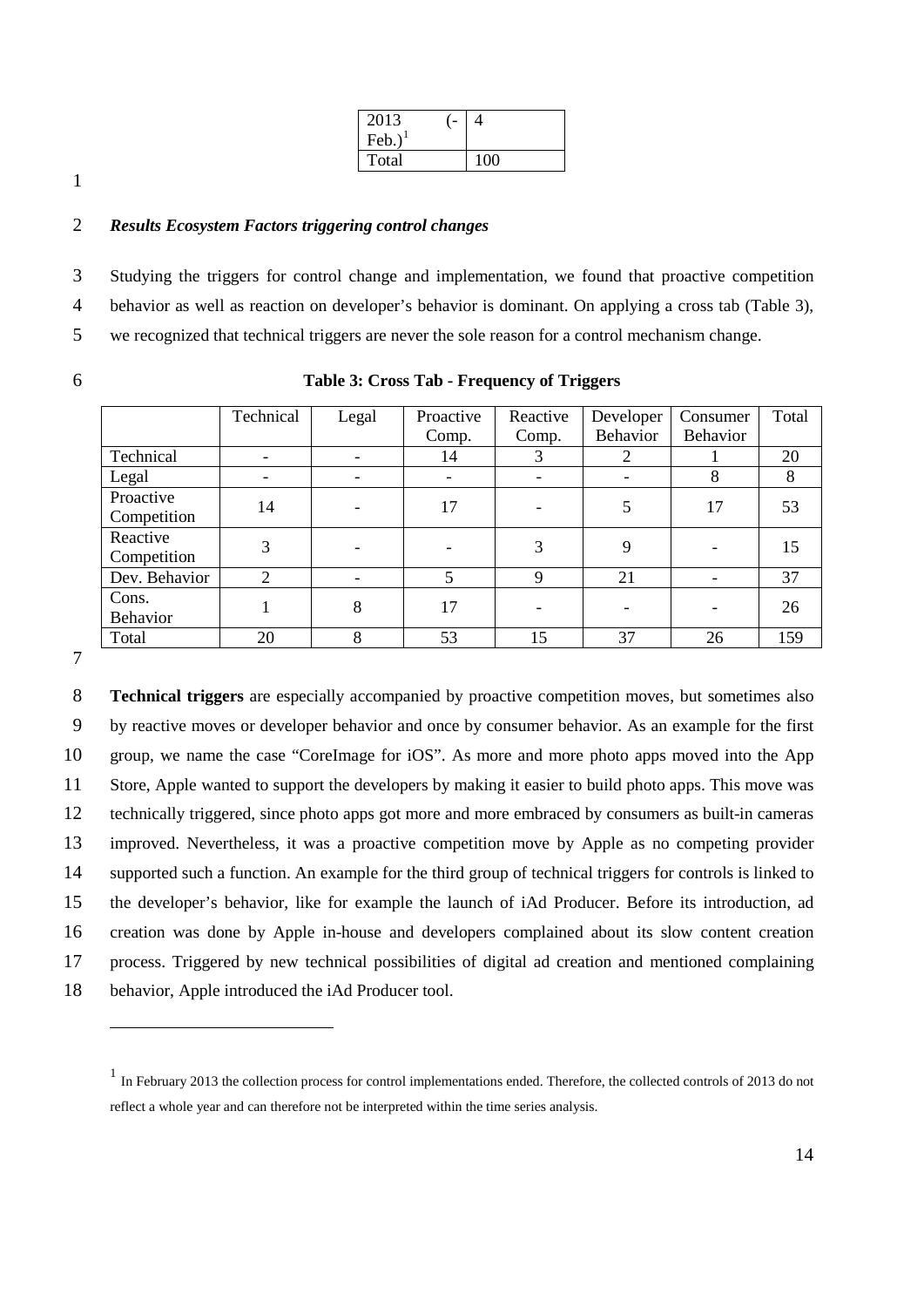**Legal factors** are only involved in around 10 percent of the control mechanism implementations and 2 are always accompanied by consumer behavior, mainly complaints about data protection and privacy. For example, the consumer behavior demanding a password for in-app purchase as children were able to buy in-app subscriptions too easily. Legal factors just started to come up in the beginning of 2010 as the store ecosystem grew and discussions on e.g. the platform provider's responsibilities increased. Typical legal factors control mechanisms are the ban of DUI (driving under the influence) checkpoint apps after congress pressure and the introduced option to deactivate location data after privacy discussions.

 **Consumer behavior** triggered 26 percent of all control mechanisms within Apple's App Store but never as the sole trigger for a control mechanism implementation. The majority of consumer behavior triggers were accompanied by proactive moves, like launching the App Store in new countries or offering a B2B App Store program as demanded from business customers. As already mentioned, the second group of mixes with consumer behavior triggers constitutes the combination with legal triggers, such as the introduction of stricter rules against adult content to protect children.

 We recognized 37 control mechanisms implementations that are triggered by **developer behavior**. They are supported by reactive factors (9 times) like offering a Facebook API, as developers more and more integrated Facebook in their apps. Also proactive or innovative competition moves (5 times) supported developer behavior triggers like introducing Genius for apps as developers lost interest in the App Store due to difficulty to gain a dominant position. However, in most of the cases the sole behavior of developers triggered new controls, for example, when developers tried to bypass the app ranking system via incentivized app downloads which were then banned by Apple.

 Controls introduced as **reaction to the competition** were identified in 16 percent of all cases. An example is the exclusion of Google Maps, which at first was an integrated part of iOS. With becoming one of the most used apps and an interesting opportunity to gain more information about consumer's usage, Apple – as a reaction – released its own mapping service and removed Google Maps from iOS. Similarly, iBooks was released as a reaction to Amazon's success. Reactively triggered mechanism changes are also accompanied by others like developer behavior. This happened, for instance, when Apple sped up the review process as complaints emerged and other platforms started to offer quicker reviews.

 The major amount of control implementations in the App Store was **proactively** installed. In total, 53 percent of the mechanisms have been installed proactively. Reviewing the installation according to their date, we recognized a significant rise of proactive changes [\(Table 4\)](#page-15-0). As supporting triggers, we identified consumer behavior to be the prominent factor. Examples are the mentioned introduction of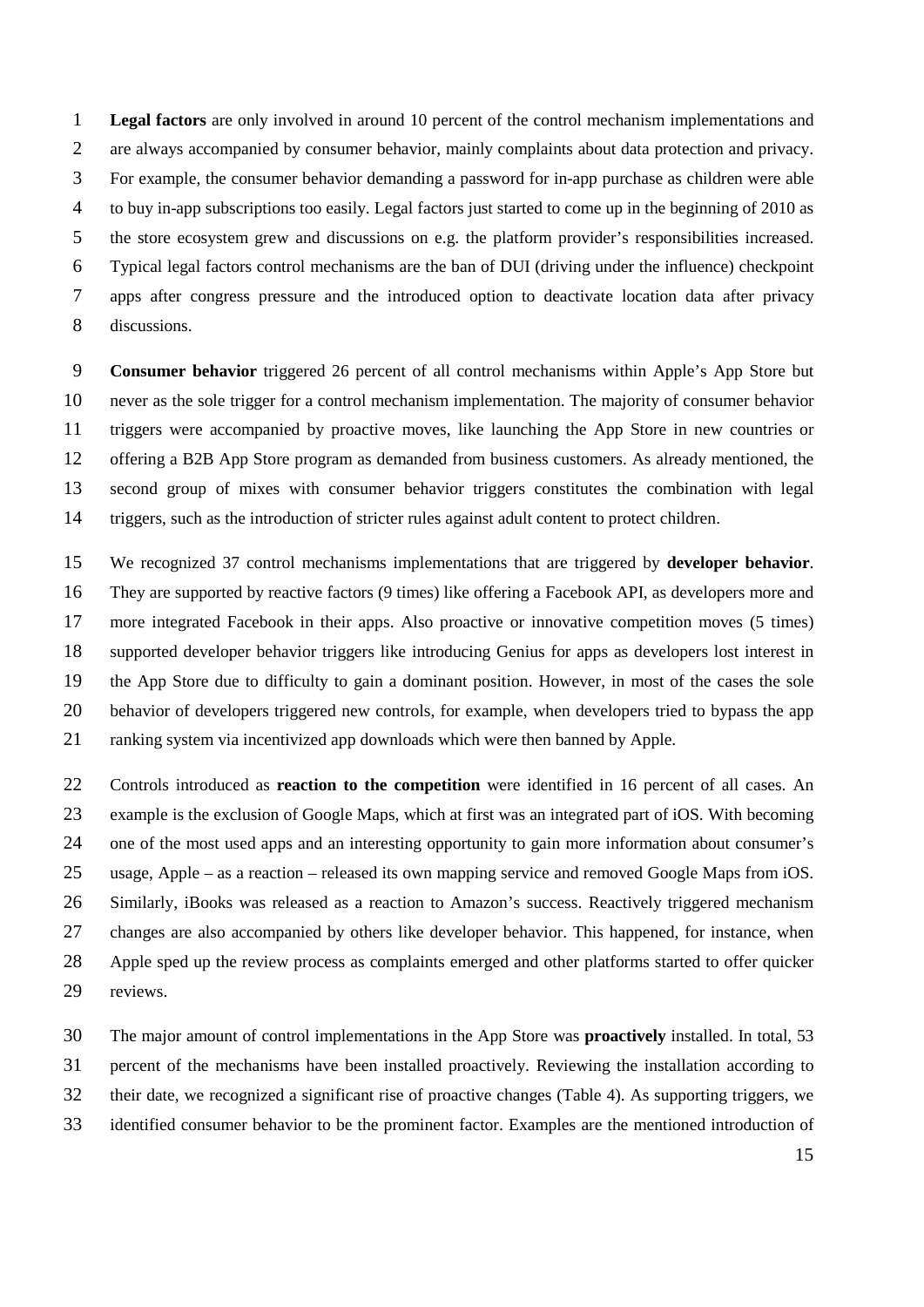1 the B2B program as demanded by business customers. But also technical triggers like the introduction 2 of the iPad and the resulting new possibilities based on it accompanied proactive triggers.

 For the overview of the chronological sequence of identified triggers in [Table 4,](#page-15-0) we counted every trigger individually. As mentioned earlier, mixes of triggers were found in most of the cases (59 percent). However, we decided on not using more than two triggers at the same time for better distinction. If there were cases where more than two triggers could be identified, we identified those that had the main impact on triggering the control implementation.

<span id="page-15-0"></span>

|  | <b>Table 4: Chronological Frequency of Triggers</b> |  |  |
|--|-----------------------------------------------------|--|--|
|--|-----------------------------------------------------|--|--|

|           | Technical | Legal | Proactive<br>Reactive |              | Developer | Consumer | Total |
|-----------|-----------|-------|-----------------------|--------------|-----------|----------|-------|
|           |           |       | Competition.          | Competition. | Behavior  | Behavior |       |
| 2008      |           |       |                       |              |           |          | 10    |
| 2009      | 3         |       |                       |              | h         |          | 22    |
| 2010      |           |       | 10                    |              | 12        |          | 36    |
| 2011      |           |       |                       |              |           |          | 38    |
| 2012      |           |       | 18                    |              |           |          | 47    |
| $2013$ (- | ↑         |       |                       |              |           |          |       |
| Feb.)     |           |       |                       |              |           |          | h     |
| Total     | 20        |       | 53                    | 15           | 37        | 26       | 159   |

9

#### 10 *Results types of control changes*

 In order to be able to categorize our cases into those four norm strategies of control, we derived specific labels from a qualitative analysis of the data set. Those labels combine cases which share common governance and control intentions and help to maintain a distinct control strategy categorization. Additionally, we identified the triggers for control implementation in the platform ecosystem for each case individually.

 Within Apple's App Store 100 sole and mixed control mechanisms were implemented since 2008. On ranking absolute frequency of controls and control combinations which resulted from our analysis [\(Table 5\)](#page-15-1), input control as a sole control is represented most (25 times), output control can be found 21 times (behavioral control 3, social control 16).

<span id="page-15-1"></span>

#### 20 **Table 5: Cross table of absolute frequency of controls and control combinations**

|            | Input | Output | Behavioral | Social | Total |
|------------|-------|--------|------------|--------|-------|
| Input      | 25    |        |            | 22     | 60    |
| Output     |       |        |            |        |       |
| Behavioral |       |        |            |        |       |
| Social     | ∠∠    |        |            | 1 O    | 10    |
| Total      | 60    |        |            | 38     | 100   |

21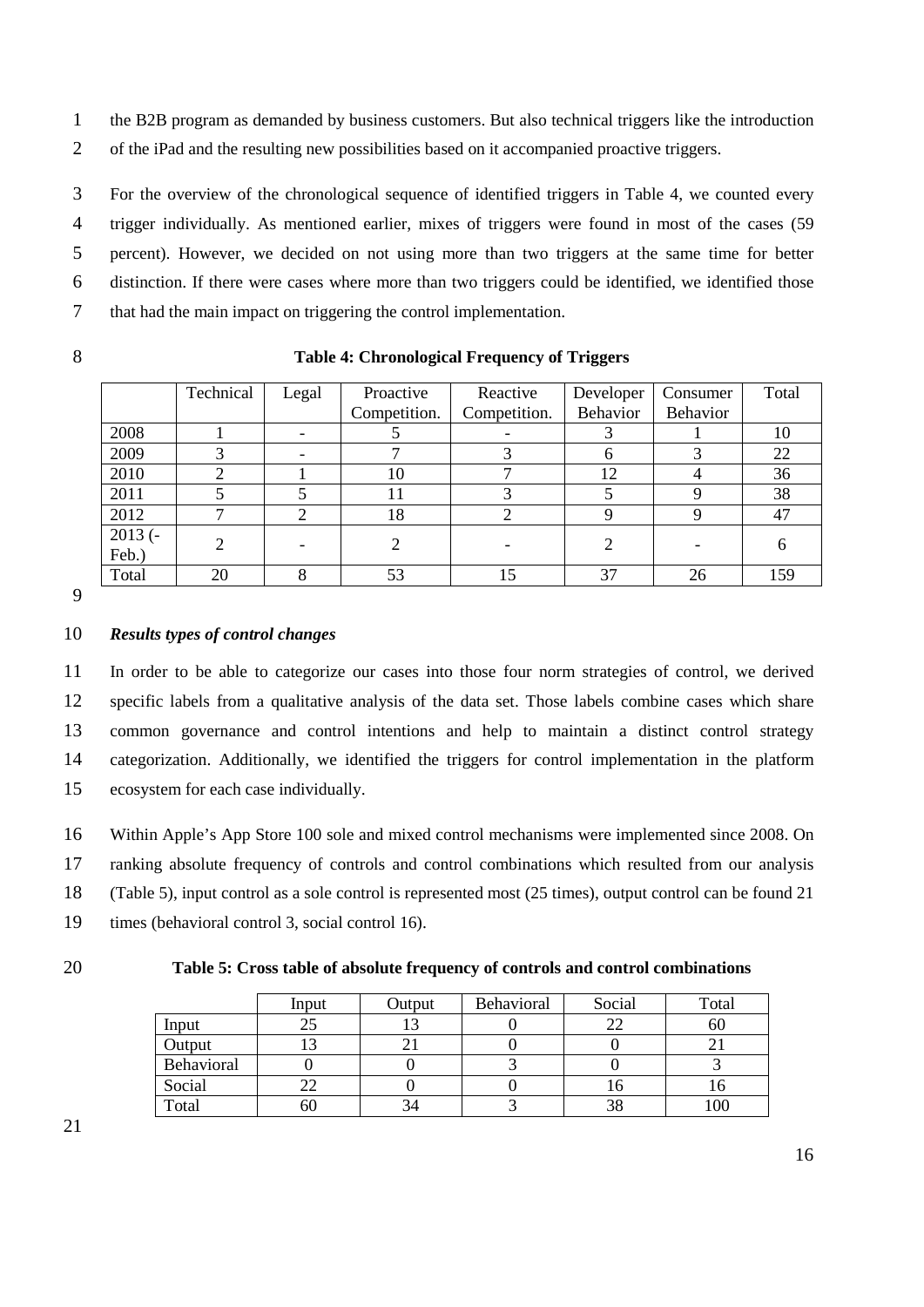Moreover, we found 35 control implementations over the observed period of slightly more than five years where controls were implemented in combinations of two [\(Table 6\)](#page-16-0). As with the triggers, we decided on using not more than two different controls within one case, i.e. the main control implemented, in order to maintain a distinct categorization.

 Predominantly, input controls and social controls occurred mixed (22 times). Input control is mixed with output control in 13 cases. Other combinations of controls besides these two did not occur.

<span id="page-16-0"></span>**Table 6: Chronological Frequency of Controls and Control Mixes**

|              | Single   | Two      | <b>Total Control</b> |
|--------------|----------|----------|----------------------|
|              | Controls | Controls | implementations      |
|              |          | Mixed    |                      |
| 2008         | 5        |          |                      |
| 2009         |          | 5        | 12                   |
| 2010         | 15       | 10       | 25                   |
| 2011         | 14       | 8        | 22                   |
| 2012         | 20       | 10       | 30                   |
| 2013 (-Feb.) | 4        |          | 4                    |
| Total        | 65       | 35       | 100                  |

Reviewing the implementation of mixed controls over the whole period, no tendency can be derived.

 However, a high importance of mixed controls for PBSM can be determined as about one third of all control implementations occurred as mixed controls.

The control mechanism distribution [\(Figure 2\)](#page-16-1) highlights the supremacy of output and input control or

their combinations. Social controls are also implemented regularly, but often in combination with

input controls while behavioral controls are barely implemented.





<span id="page-16-1"></span>**Figure 2: Control mechanism distribution over the years**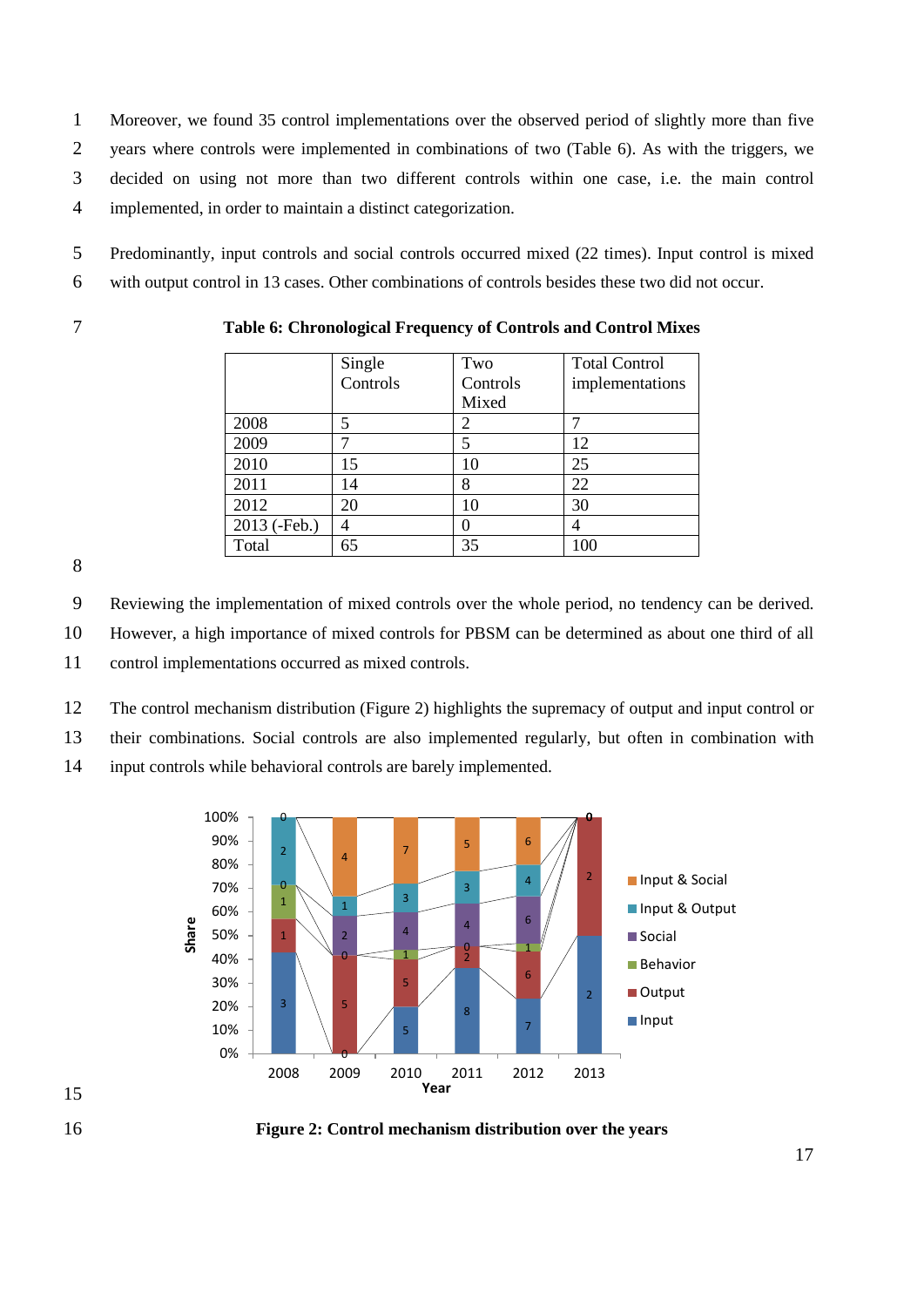Reviewing cases of **input control**, we recognized 25 implementations and divided them into four different labels. Triggered by a technical factor as a proactive move, label I1 combines all means and tools of general developer enablement without connection to a specific Apple or non-Apple service (besides the App Store itself). The second label I2 summarizes all measures which restrict developers in their usage of provided means and tools in order to protect the platform owner's goals. Here an input control is triggered by developer behavior, which is potentially harmful to goals like revenue (case 97) or app experience (case 22). Comparable to label I2, label I3 also is an input control restricting developers, but in order to protect consumers' data and privacy. Input controls under this label are triggered by consumer complaints and legal rulings. Together with I2, these controls represent the most implemented input controls. The last label I4 sums up all input controls concerning dues for taking part in and benefiting from the App Store and its ecosystem. Proactive measures for securing a competitive strategic position were identified to trigger those input controls.

|                                 | <b>Input Control</b> |    |         |                                   |  |  |  |
|---------------------------------|----------------------|----|---------|-----------------------------------|--|--|--|
| Label                           | Trigger              | #  | ID of   | Case Tag                          |  |  |  |
|                                 |                      |    | example |                                   |  |  |  |
| I1: Enabling developers         | Technical,           | 4  |         | First iPhone SDK release          |  |  |  |
| (general enablement, not        | proactive            |    | 119     | Developer Toolset updated to      |  |  |  |
| directly connected to specific  | competition          |    |         | version 4.6                       |  |  |  |
| Apple service)                  |                      |    |         |                                   |  |  |  |
| I2: Restricting developers to   | Developer            | 10 | 13      | Incentivized App downloads        |  |  |  |
| protect own goals               | behavior             |    |         | banned                            |  |  |  |
|                                 |                      |    | 22      | Stricter rules concerning quality |  |  |  |
|                                 |                      |    |         | of apps                           |  |  |  |
| I3: Restricting developers to   | Legal,               | 8  | 7       | In-app-purchases require          |  |  |  |
| protect consumers               | consumer             |    |         | password                          |  |  |  |
|                                 | behavior             |    | 36      | New privacy policy standards in   |  |  |  |
|                                 |                      |    |         | co-operation with world's major   |  |  |  |
|                                 |                      |    |         | app store owners                  |  |  |  |
| I4: Dues for taking part in and | Proactive            | 3  | 67      | Apple retains 30% of every        |  |  |  |
| benefiting from ecosystem       | competition          |    |         | App Store purchase                |  |  |  |
|                                 |                      |    | 123     | Apple increases App Store prices  |  |  |  |
|                                 |                      |    |         | in Europe                         |  |  |  |

13 **Table 7: Example cases of input control (of a total of 25 occurrences)**

14

 To divide the 21 cases of **output control**, three different labels were defined. The most implemented output control was labeled O1, which combines all cases referring to the usability management and maintenance of the App Store with respect to e.g. design, categorization and discovery of apps. These output controls are triggered by a proactive move and certain behavior of either developers or consumers. Additionally, labels O2 and O3 sum up cases which concern the App Store approval process itself. The former describes all cases which show an ease or non-enforcement of set up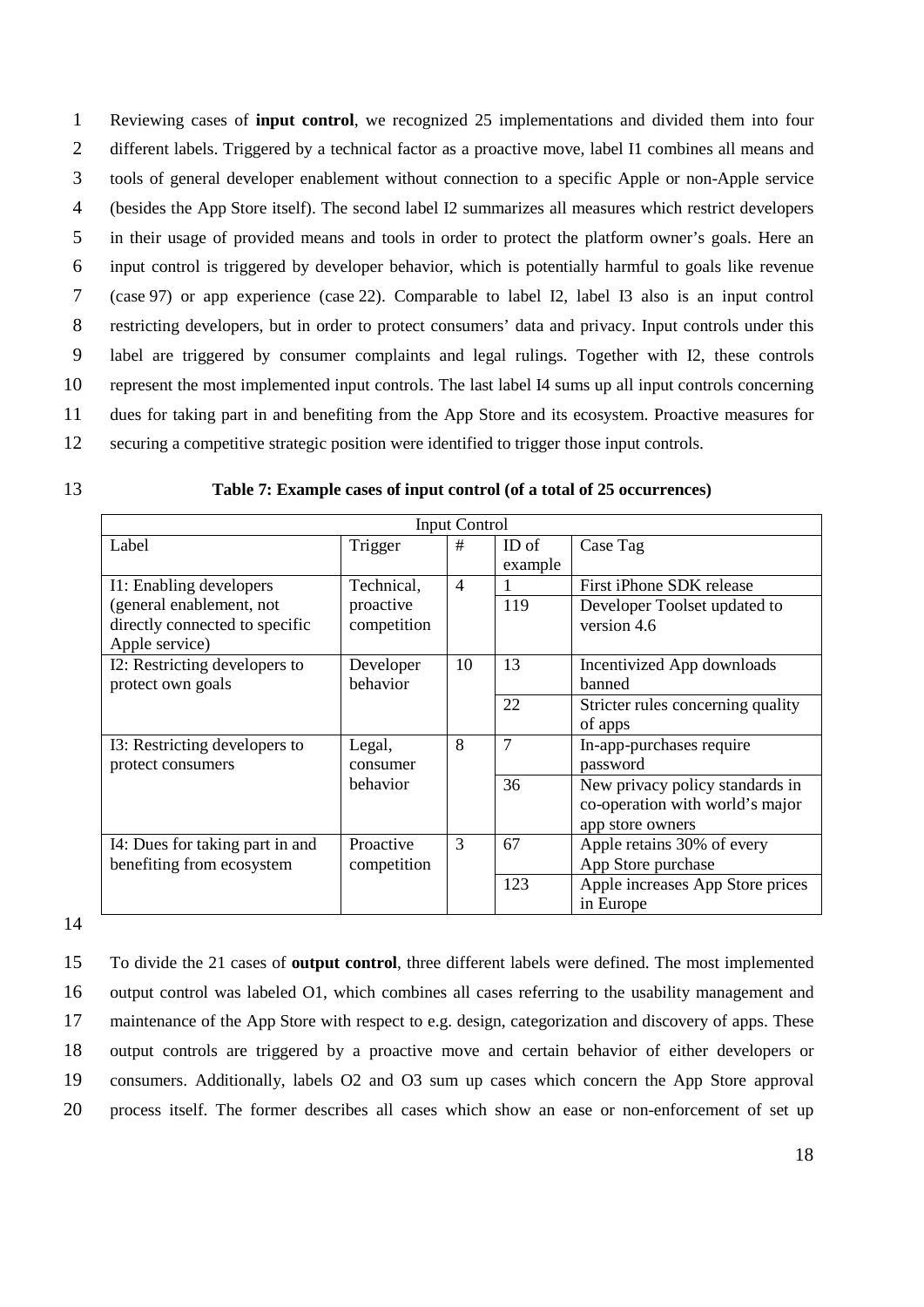- 1 guidelines triggered by developer behavior and a reactive competition move. The latter constitutes the
- 2 opposite, a tightening or strict enforcement of set up guidelines which was triggered by certain
- 3 developer behavior violating those.

|                                   | <b>Output Control</b> |                |         |                                    |  |  |  |
|-----------------------------------|-----------------------|----------------|---------|------------------------------------|--|--|--|
| Label                             | Trigger               | #              | ID of   | Case Tag                           |  |  |  |
|                                   |                       |                | example |                                    |  |  |  |
| O1: Usability management and      | Proactive             | 12             | 15      | Genius for Apps released           |  |  |  |
| maintenance of App Store (e.g.    | competition,          |                | 26      | Apple tweaks App Store search      |  |  |  |
| design, discovery of apps,        | consumer/             |                |         | algorithm $#1$                     |  |  |  |
| categories)                       | developer             |                | 27      | New layout: horizontal scrolling   |  |  |  |
|                                   | behavior              |                |         | and cards                          |  |  |  |
| O2: Ease or non-enforcement of    | Reactive              | 5              | 19      | Apple tolerates third-party apps   |  |  |  |
| set up guidelines in and after    | competition,          |                |         | which use private APIs             |  |  |  |
| approval process                  | developer             |                | 42      | Apple approves third-party         |  |  |  |
|                                   | behavior              |                |         | <b>browsers</b>                    |  |  |  |
|                                   |                       |                | 80      | Ringtone makers allowed            |  |  |  |
| O3: Tightening or enforcement     | Developer             | $\overline{4}$ | 59      | Apple rejects apps that only offer |  |  |  |
| of set up guidelines in and after | behavior              |                |         | similar iOS functionalities        |  |  |  |
| approval process                  |                       |                | 124     | Apple rejects apps that use their  |  |  |  |
|                                   |                       |                |         | own tracking system instead of     |  |  |  |
|                                   |                       |                |         | Apple's                            |  |  |  |

4 **Table 8: Example cases of output control (of a total of 21 occurrences)**

5

 **Social control** was found to be the most implemented control (37 occurrences). Of those, however, 22 were implemented in combination with input controls and only 16 as social controls alone. We defined three labels of social controls in the context of the App Store which all target the management of the developer community, but with different intentions. Cases labeled S1 were triggered by proactive factors and social controls were applied to enhance and further nurture community by offering motivational incentives or promoting selected apps. Label S2 combines all cases where social controls were used to mitigate discontent caused by certain practices of Apple or other third-parties. The implementation of those social controls was triggered by developer behavior and competitive factors. Cases of discontent caused by technical failures or shortcomings on Apple's side were grouped into label S3.

#### 16 **Table 9: Example cases of social control (of a total of 16 occurrences)**

| Social Control                                          |                          |   |         |                                                              |
|---------------------------------------------------------|--------------------------|---|---------|--------------------------------------------------------------|
| Label                                                   | Trigger                  | # | ID of   | Case Tag                                                     |
|                                                         |                          |   | example |                                                              |
| S1: Managing developer<br>community - Enhancement (e.g. | Proactive<br>competition | n | 54      | Apple launches "Free App of the<br>Week" and Editor's Choice |
| motivational incentives,<br>promotions, information)    |                          |   | 89      | Apple gives away design awards                               |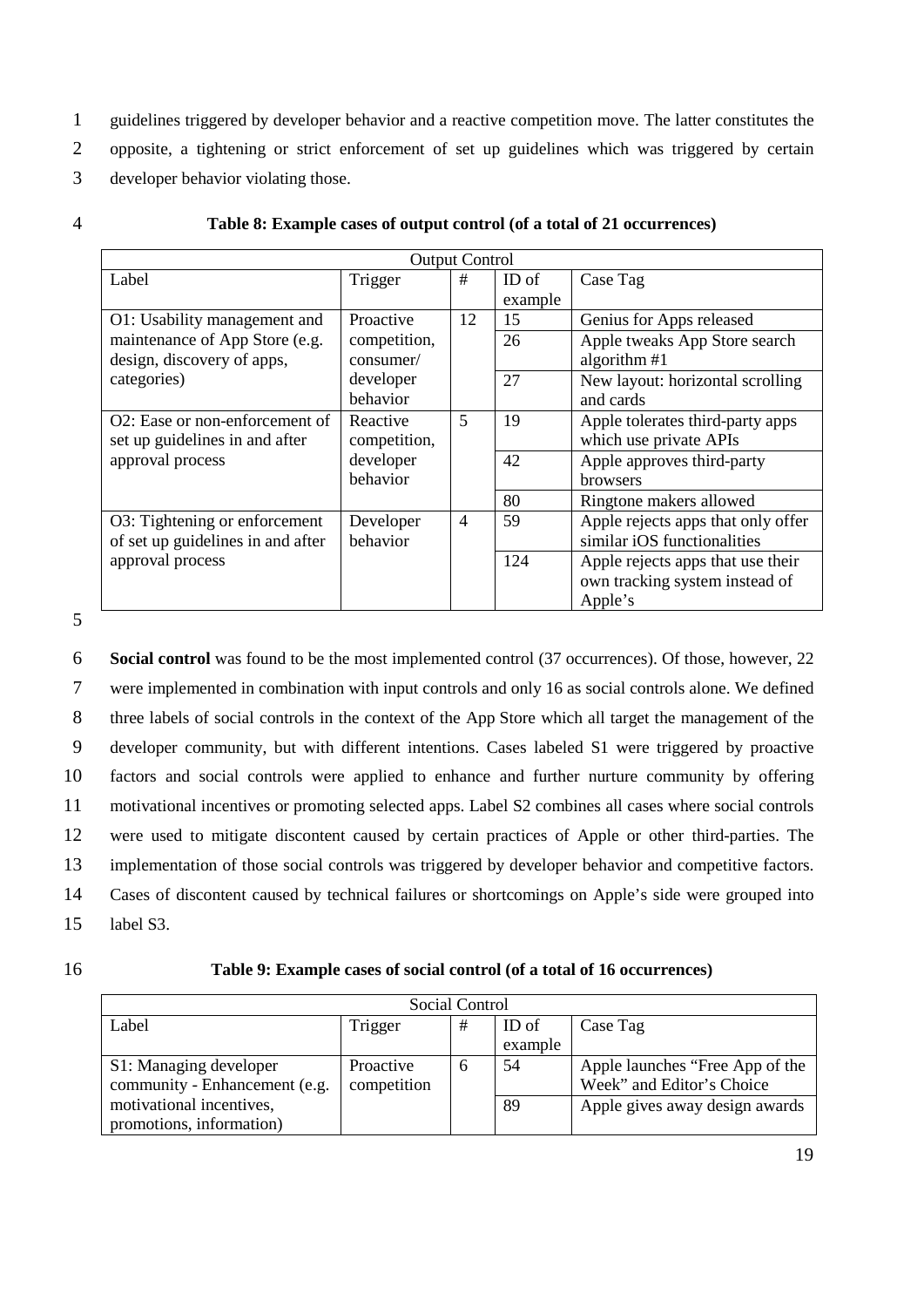| S2: Managing developer<br>community - Social mitigation<br>(e.g. complaints due to lack of | Proactive/<br>reactive<br>competition, |   | 20 | iPhone developer resource center<br>introduced after complaints on<br>communication with developers |
|--------------------------------------------------------------------------------------------|----------------------------------------|---|----|-----------------------------------------------------------------------------------------------------|
| transparency, legal protection)                                                            | developer<br>behavior                  |   | 56 | Apple protects developers in<br>Lodsys case                                                         |
| S3: Managing developer<br>community - Technical<br>mitigation (e.g. complaints due         | Technical,<br>consumer/<br>developer   | 3 | 47 | Apple highlights third-party<br>mapping services in the App<br><b>Store</b>                         |
| to technical failures or<br>shortcomings)                                                  | behavior                               |   | 51 | Apple resets app ratings after<br>App Store server crash                                            |

1

 In terms of **behavioral control**, only three cases were found to fit the criteria and which expectedly were triggered by developer behavior. We labeled two of those cases as *contracts with and legal action against developers (B1)*, telling developers exactly how to behave and enforcing legal consequences when those guidelines are not followed. The remaining case also is a behavioral control, however limited to the App Store and without legal consequences. It was therefore labeled as *code of conduct (B2).*

#### 8 **Table 10: Cases of behavioral control (total of 3 occurrences)**

| <b>Behavioral Control</b>      |           |   |         |                              |
|--------------------------------|-----------|---|---------|------------------------------|
| Label                          | Trigger   | # | ID of   | Case Tag                     |
|                                |           |   | example |                              |
| B1: Contracts with or legal    | Developer | 2 | 3       | Non-disclosure agreement     |
| action against developers      | behavior  |   |         | (NDA)                        |
|                                |           |   | 86      | Apple goes against misuse of |
|                                |           |   |         | beta testing accounts        |
| B2: Code of conduct for        | Developer |   | 85      | Apple removes App Store name |
| developers, a non-compliance   | behavior  |   |         | squatters                    |
| leads to negative consequences |           |   |         |                              |

9

 After having described all cases in which only one single control was implemented, 35 cases remain in which controls were implemented in combination. This is common, when a case affects several aspects and dimensions of the PBSM and could not be divided into separate cases. As mentioned earlier, we decided on using not more than two different controls within one case to maintain a distinct categorization. Only combinations of input with either output control or social control occurred.

20 As a **combination of input and output control,** we defined cases which *enable developers or content providers in sense of a directed enablement (IO1),* that is an enablement which is directly connected to one of Apple's specific standalone services. These were triggered by proactive factors to gain a strategic advantage over competitors. Examples are the release of Newsstand (case 9) or iBookstore (case 75) in which content providers can promote and sell their magazines, books or related offerings.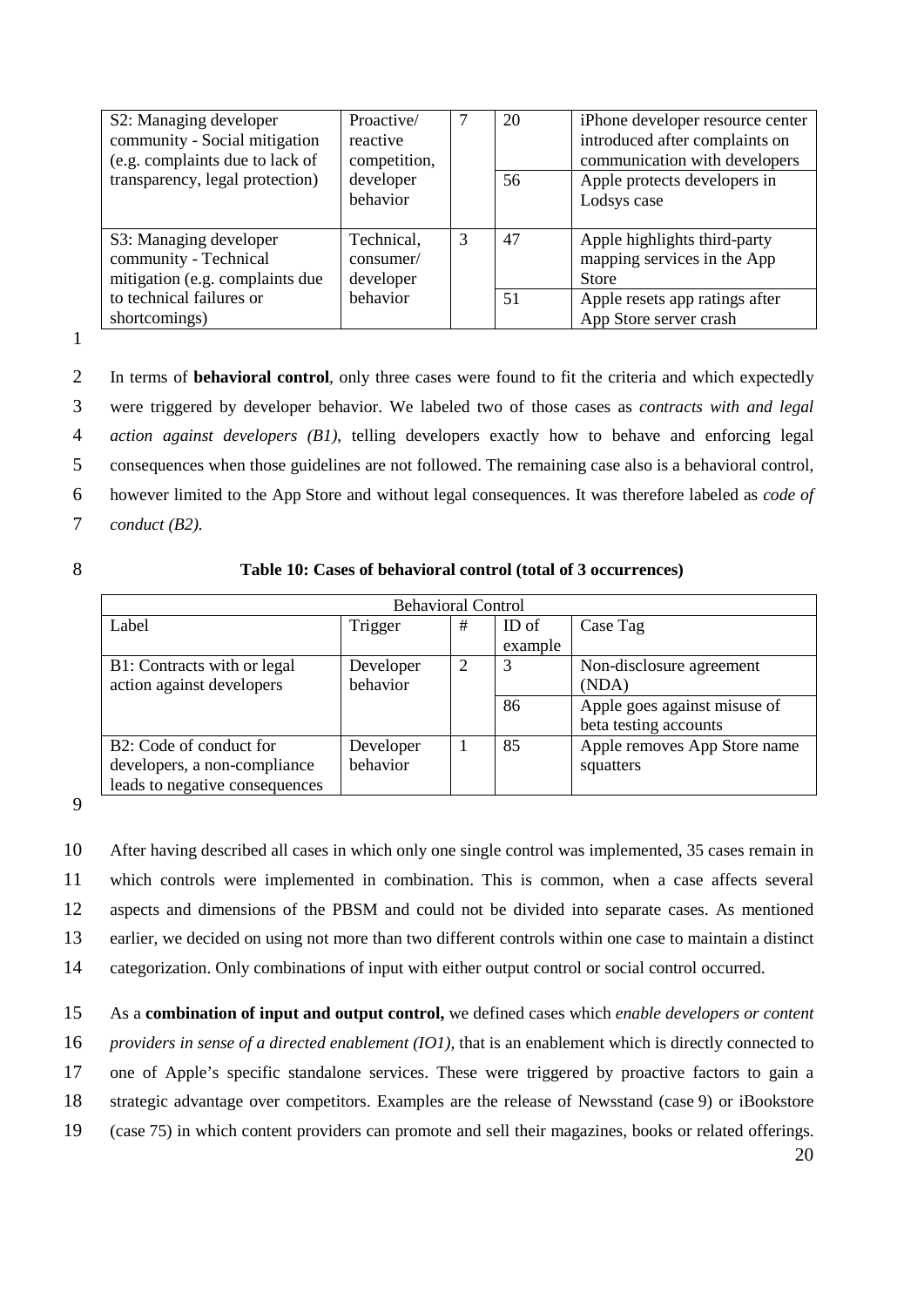- 1 We furthermore introduced the label *distribution management and sales area expansion (IO2)* for the 2 combination of input and output control. It sums up all cases in which the how and where of app 3 distribution is defined, like selecting potential new countries to enter next (case 48) or the introduction
- 4 of a volume purchasing program for businesses (case 55). Controls of this group were triggered also
- 5 by a proactive factor, but together with consumer behavior.

| <b>Input and Output Control</b> |              |   |         |                              |
|---------------------------------|--------------|---|---------|------------------------------|
| Label                           | Trigger      | # | ID of   | Case Tag                     |
|                                 |              |   | example |                              |
| IO1: Enabling developers or     | Proactive    | 5 | 2       | App Store release for iPhone |
| content provider (directed      | competition  |   | 9       | Newsstand release            |
| enablement, directly connected  |              |   | 29      | Passbook release             |
| to one of Apple's specific      |              |   | 75      | Introduction of iBooks and   |
| services)                       |              |   |         | iBookstore                   |
| IO2: Distribution management    | Proactive    | 8 | 48      | App Store launches in 32 new |
| and sales area expansion        | competition, |   |         | countries                    |
|                                 | consumer     |   | 55      | <b>B2B App Store: Apple</b>  |
|                                 | behavior     |   |         | introduces volume purchasing |
|                                 |              |   |         | for businesses               |
|                                 |              |   | 98      | B2B App Store program        |
|                                 |              |   |         | available in Germany         |

6 **Table 11: Example cases of combined input and output control (of a total of 13 occurrences)**

7

 In contrast to IO1, we defined cases which enabled developers also in a directed way, but connected with a specific non-Apple service or a non-standalone Apple service (IS1) to be a **combination of input and social control**. Those cases introduced features which can be used to enrich the functionalities of apps, like Airplay (case 6) or push notification (case 71), or make it easier for developers to communicate with third-parties and their services, like Facebook (case 4) and various Google services (case 69). They are regarded as a combination of input and social controls because Apple provided its developers new but controlled input, while at the same time these explorative extensions also enhanced their belief in the Apple ecosystem and community. Developers' needs and complaints are taken seriously by the platform provider and based on those, Apple offers new and innovative tools that enable developers to create new kinds of applications or simplify the development process itself when communicating with other services. With this broad spectrum of possibilities, triggers for label IS1 were not as homogeneous as for the other labels and came in three different combinations. Most cases under this label were triggered by a combination of technical and competition factors. Others were triggered by only competition factors, while the remaining cases labeled IS1 were triggered by developer behavior. Under the second label IS2, we combined all guidelines for Apple services which are optional for developers to be integrated into their apps, like Technology Usage Guidelines for Game Center (case 108), but also the publication of best practices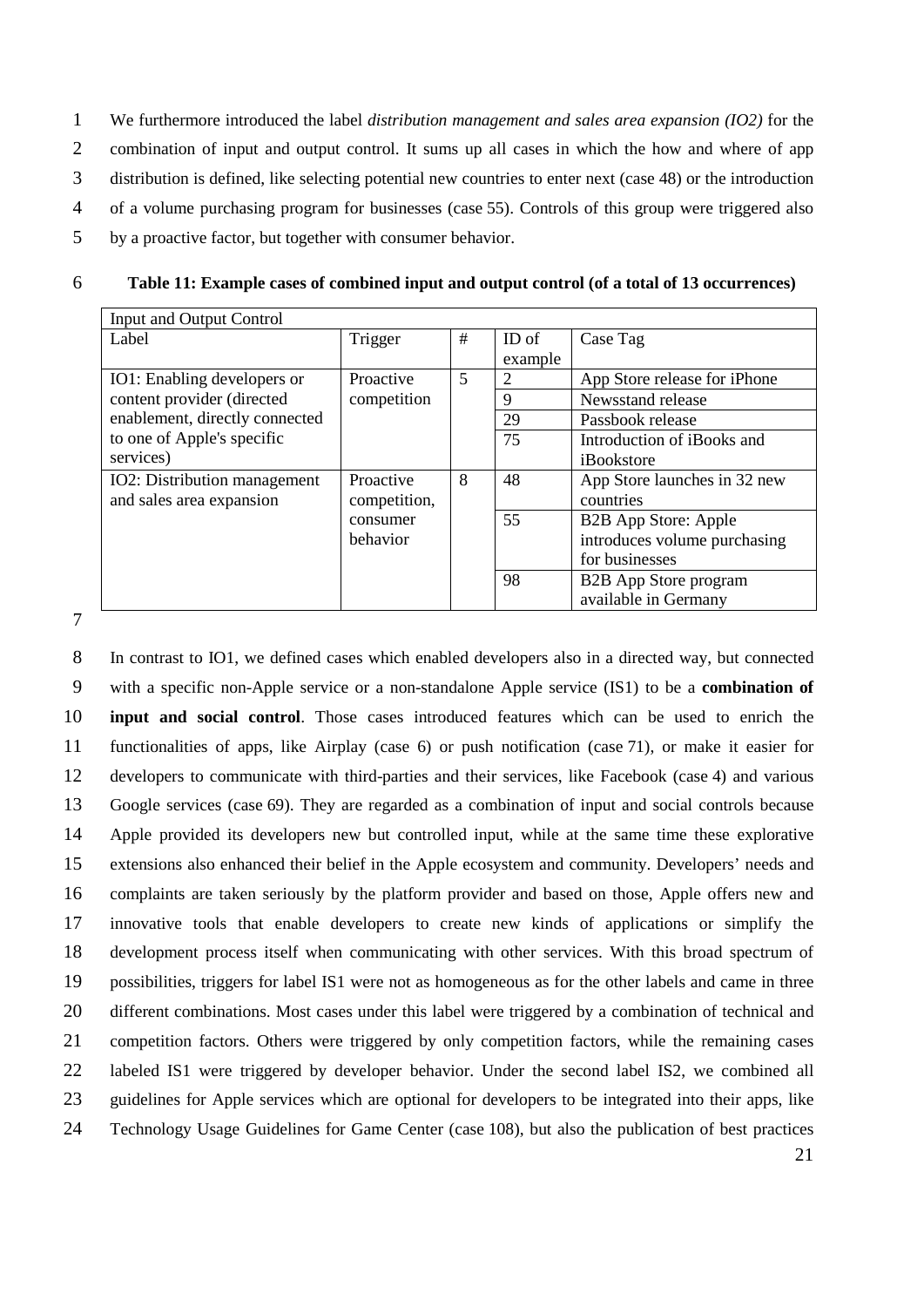- 1 like iOS 6 Human Interface Guidelines (case 106). IS2 is related to I2 and I3, but gives developers the
- 2 choice to decide whether to comply with those guidelines or not. Cases of label IS2 were triggered by
- 3 a combination of technical and proactive competition factors.

| Input and Social Control       |             |    |                |                                               |
|--------------------------------|-------------|----|----------------|-----------------------------------------------|
| Label                          | Trigger     | #  | ID of          | Case Tag                                      |
|                                |             |    | example        |                                               |
| IS1: Enabling developers       | Technical,  | 10 | $\overline{4}$ | Native Facebook support in                    |
| (directed enablement, directly | proactive/  |    |                | iOS <sub>6</sub>                              |
| connected with a specific non- | reactive    |    | 68             | P <sub>2</sub> P Bluetooth feature integrated |
| Apple service or a non-        | competition |    |                | in $iOS_3$                                    |
| standalone Apple service)      |             |    | 71             | Push-notifications possible                   |
|                                | Proactive/  | 6  | 96             | iAd Release (US)                              |
|                                | reactive    |    |                |                                               |
|                                | competition |    |                |                                               |
|                                | Developer   | 3  | 72             | In-App purchases now possible                 |
|                                | behavior    |    |                | for free apps                                 |
| IS2: Guidelines for optional   | Technical,  | 3  | 106            | iOS 6 Human Interface                         |
| Apple services and best        | proactive   |    |                | Guidelines                                    |
| practices                      | competition |    | 108            | <b>Added Technology Usage</b>                 |
|                                |             |    |                | Guidelines for "Game Center"                  |

4 **Table 12: Example cases of combined input and social control (of a total of 22 occurrences)**

5

- 6 In total, we identified eleven different triggers and trigger combinations in our data set [\(Figure 3\)](#page-22-0).
- 7 Putting them all together and reviewing their influence on which control has been implemented, we
- 8 found structures that indicate certain strategies of the platform provider.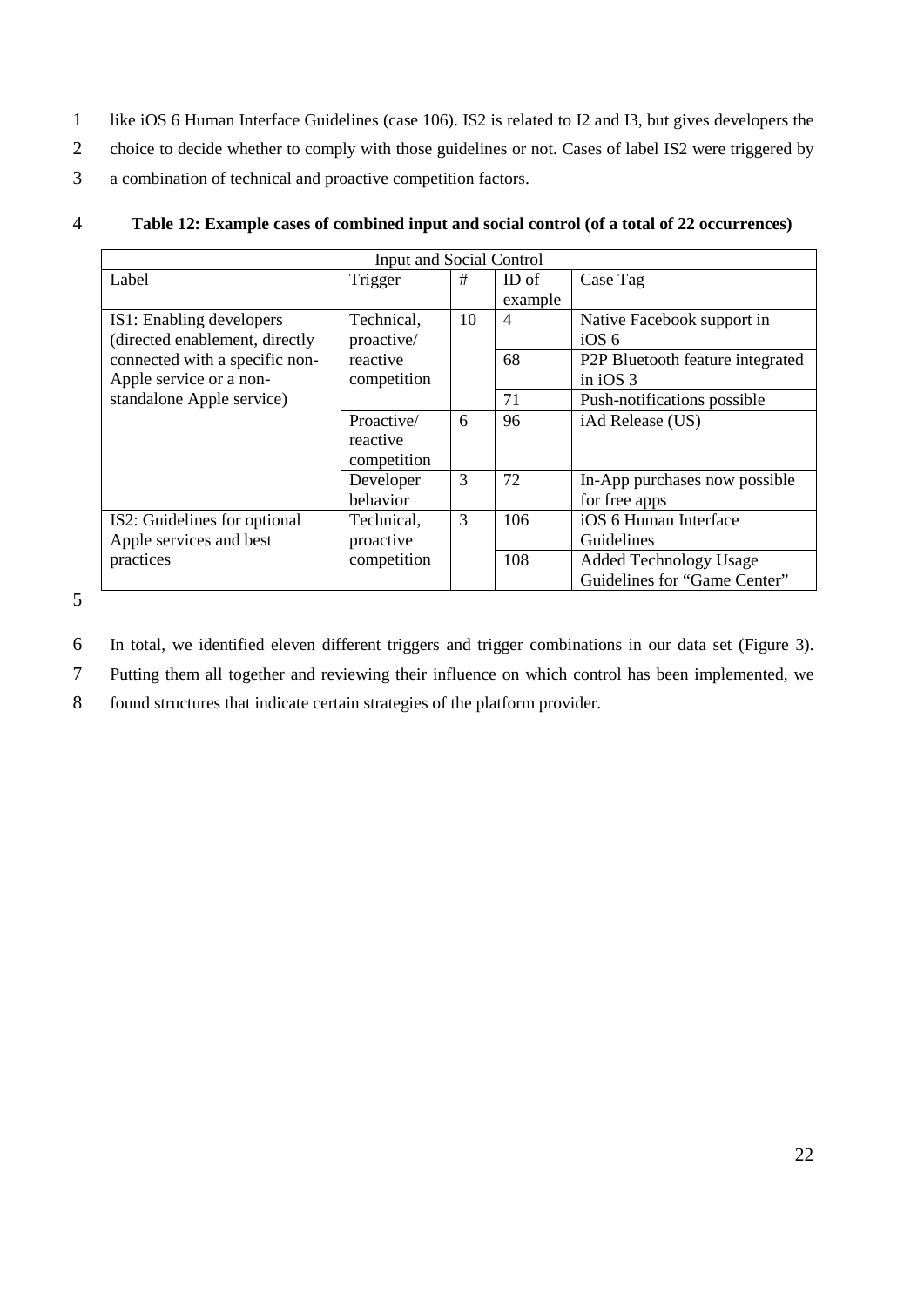



#### <span id="page-22-0"></span>2 **Figure 3 Trigger combinations and their resulting control implementations**

 Five of those eleven trigger combinations always resulted in one certain control or control combination. This is especially true for legal trigger, as they only appear in combination with consumer behavior. Technical developments, influences or issues almost always call for one certain control except for mixes with proactive moves, where input control can also be accompanied by social control. Combinations of proactive actions with stakeholder behavior or combinations of reactive actions with stakeholder behavior respectively result in an either or decision between two different control combinations. Four trigger combinations where found to fall into this group. For the two remaining trigger groups, proactive moves or developer behavior identified as the sole trigger for a control implementation, structures are not as clear. Both trigger groups can result in various different control implementations.

#### 13 *Discussion and Control Principles*

 The empirical findings of this paper are based on a single but outstanding case which therefore qualifies for new theory building or extension [\(Yin 2009\)](#page-30-12). The case consists of 100 subunit cases, each reflecting an implementation of an organization control. To ensure validity of our results, several experts were consulted which cross-checked the axial coding. Furthermore, substantiations were formulated for each classification. The research process presented in Figure 2 illustrates the iterative process of this case research promoted by Yin [\(2009\)](#page-30-12). With this inductive case study approach, we explored the applicability of organizational controls within the PBSM setting and linked it with state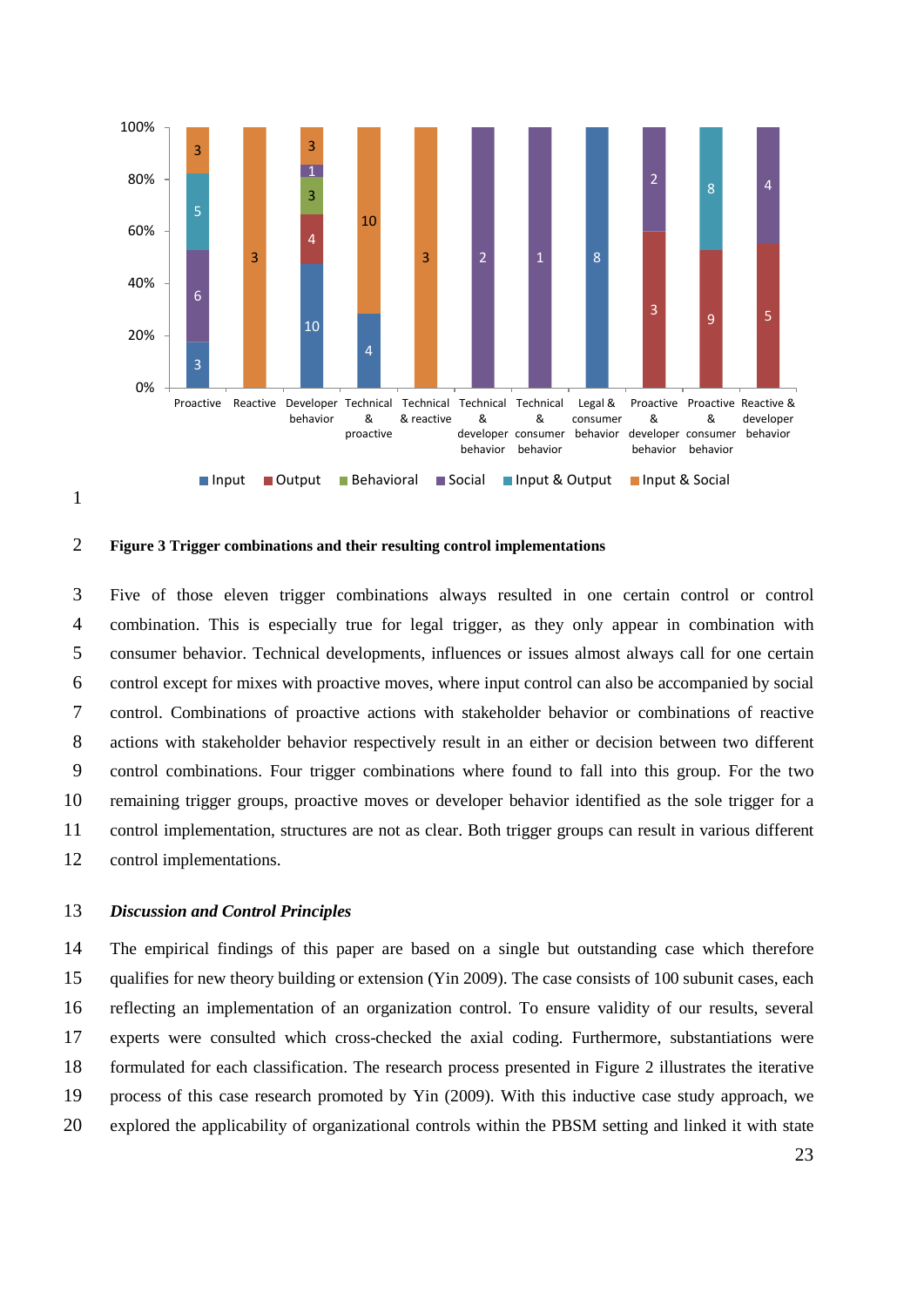of the art research within the PBSM context by parallel investigating the literature derives change triggers originate by Manner et al. [\(2013,](#page-29-1) [2012\)](#page-29-4)

 On reviewing the quantitative analysis results, it can be acknowledged that the number of control implementations within Apple's PBSM increases progressively. Behavior of the developers is often found to trigger a control implementation. On reviewing the complete period, many controls were implemented in connection with developer behavior at first. However, in the last two years this aligned with consumer behavior. For example in 2012, 9 times developers and 9 times consumers were linked to a control change. This could be an indicator for Apple to start balancing the market sides as suggested by literature [\(Haaker et al. 2006;](#page-28-14) [Ghazawneh/Henfridsson 2012\)](#page-28-9).

 A frequent trigger combination is proactive competition action in combination with technical factors. We believe this indicates that Apple as the PBSM provider proactively adapts the ecosystem by constantly monitoring the technical possibilities. We argue that such a proactive change linked with technological factors could be a reason for the long-term success of the platform. Overall, 17 percent of the control implementations are solely proactive actions without other triggers, showing that Apple strives to maintain and improve the platform. Also within this study, we found evidence for the need of the proactive and tight alignment with the stakeholders [\(Iyer et al. 2007;](#page-28-10) [Manner et al. 2012\)](#page-29-4) . Another 22 percent of the total control implementations are either triggered by a proactive move linked with developer or consumer behavior. Hence, we argue a successful provider should monitor the stakeholder behavior closely and react swiftly and accordingly to align the control dynamically to 20 the ecosystem [\(Rudmark/Ghazawneh 2011\)](#page-30-3).

 As suggested by literature, legal regulations have an influence on the PBSM. Not surprisingly, all occurrences of legal triggers are connected to consumer behavior. In total, all the triggers we identified within the platform context literature can be considered as relevant to PBSM. However, as the cross table analysis shows the categorization provides many overlaps.

 The identified control implementations show a significant use of mixed controls. Input control, which is considered an informal control, is often mixed with either output or social control. The link between input and social control matches control literature where input as well as social controls are often investigated alternately instead of jointly. However, we find them also often as single controls, displaying that differentiation can lead to more accurate labeling. It is not surprising that we found only three behavioral controls implemented. Literature regards behavioral controls as cost and time consuming and also less efficient [\(Lange 2008\)](#page-29-9). From a practical perspective, the scarcity of behavioral control in the App Store in general is also not surprising given the characteristics of the relationship between the platform provider and its third-party developers. Both sides are not bound to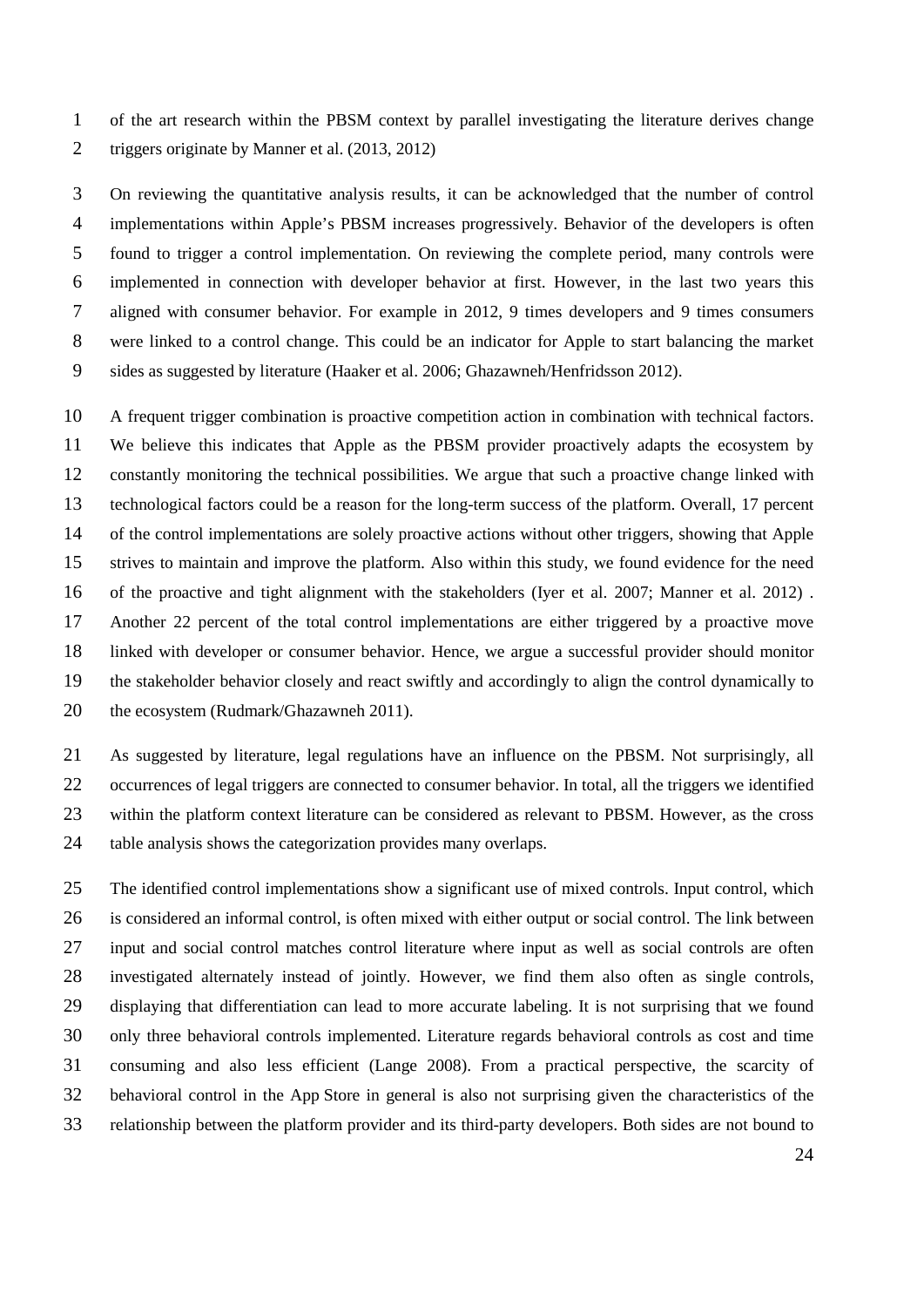each other in terms of a typical employer-employee-contract. Apple does not define a specific outcome (i.e. which kind of app and its design) to be achieved by developers. It rather is an enabler who provides developers the means and tools to achieve a goal which they themselves can define, though within boundaries defined by Apple. Not knowing which outcome to expect, the process to achieve those outcomes remains unknown. However at the same time, the outcome itself is perfectly measurable through inspection and testing in the approval process.

 All other controls are implemented frequently as solitary mechanisms by Apple with a slight dominance of input. Informal controls like input control and control systems partially consisting of input (output with input controls) are altogether majorly used and indicate the relevance of fully or partially informal control systems. Fully or partially informal control systems are acknowledged by literature as supportive for innovation and thus are in line with Apple's success [\(Ouchi 1979;](#page-29-7) [Cardinal](#page-27-2)  [2001\)](#page-27-2). The absence of a mixed social and output control occurrence is logical as social controls "operate through normative pressures and the force of social obligation" [\(Lange 2008\)](#page-29-9) and thus completely contrary to the measurement of the outcome after the task is done.

 Evaluating these results, we find similarities between empirical findings within organizational control and the PBSM setting we analyzed. However, empirical findings on organizational control also provide only limited insights on control development [\(Cardinal et al. 2009\)](#page-27-5). To gain insights on control development for PBSM, we now discuss the qualitative findings of this study.

 The presented quantitative results which are in line with literature and merging these with the qualitative results indicate that the App Store provider Apple indeed has strategies to enforce its controls.

 By analyzing qualitatively the triggers which resulted in control implementations, we recognize ten principles for control design of PBSM:

- 1. **New technical implementations as a proactive move against the competition** not directly connected to specific Apple service indicate to implement an input control implementation. Thereby the aim is a general enablement of developers that is not directly connected to a specific Apple service. If it is uncertain of how to use the implementations by developers the input control should be aided by a social control. This means the platform provider should provide guidelines and best practices for supporting the developers after the technical implementations. This support also aims to align the expectations of the provider with the output of the developers. Such a combination is also implemented when the move was triggered **reactively.**
- 2. Changes in **legal regulations** affecting the marketplace linked with **consumer behavior** should be answered by an input control that is restricting the developers. This is mostly done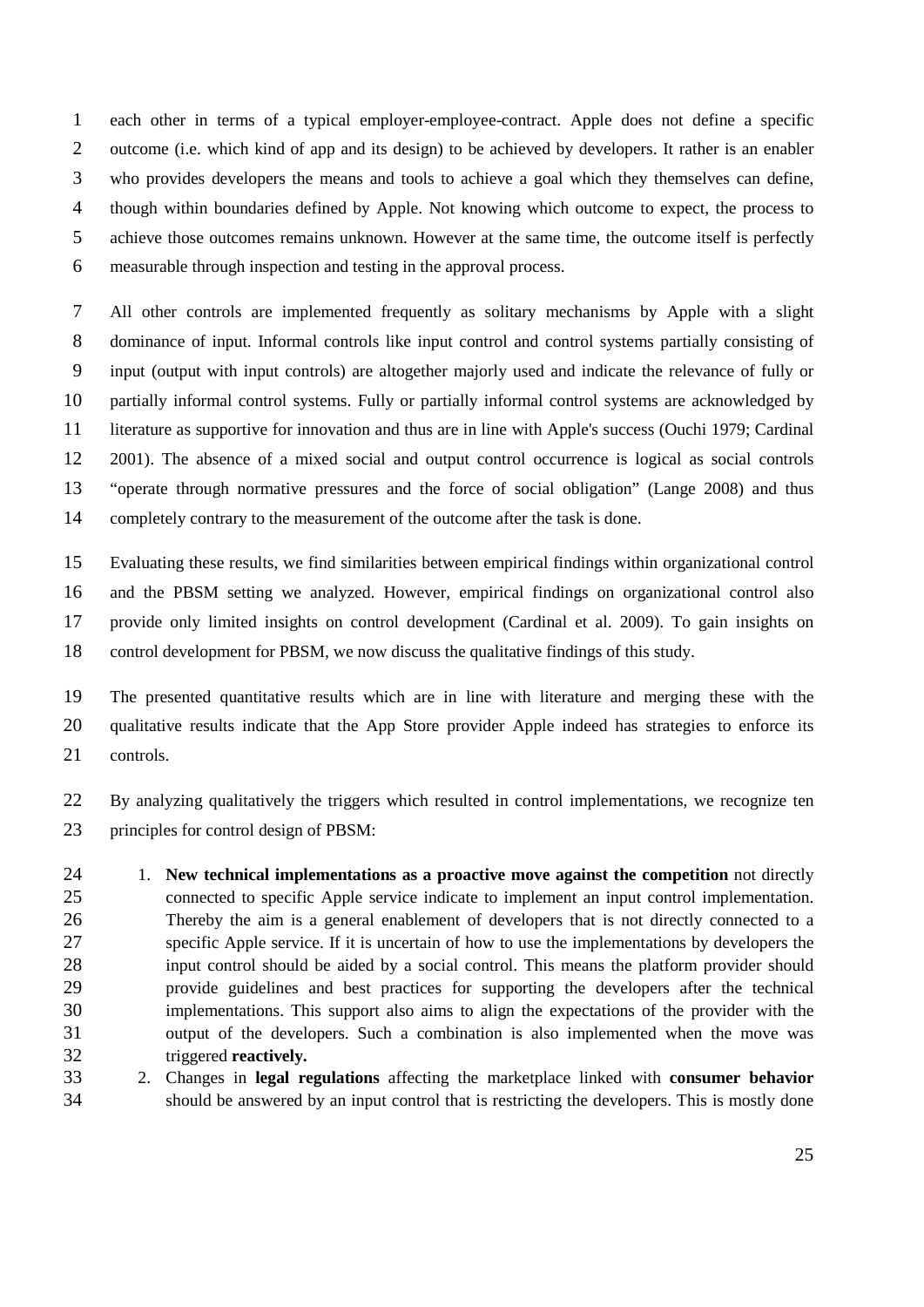1 by setting up binding guidelines to protect consumers, especially in terms of data security and 2 privacy.

- 3. Furthermore, such an input control should also be implemented, if a **harmful developer behavio**r can be recognized in order to protect the PBSM provider's own goals, like e.g. ensuring high quality of apps or ensuring authority over app promotion within the App Store or within apps.
- 4. **Proactive** expeditions and exploration of new potentials for service development are implemented by a mix of input and output control. Such a proactive exploration can also be linked with **consumer demands**. Since an input control for exploring new potentials cannot be designed in such a way that the service developed is securely in accordance with the wished consumer experience, an output control needs to be implemented as well.
- 5. **Proactive moves of increasing the usability of the App Store** with respect to e.g. design, categorization and discovery of apps are mainly driven by consumer behavior and occasionally by developer behavior. The platform provider wants to distinguish itself from its competitors by providing its customers an easier, more appealing and overall better platform experience. As the platform provider has full control over how the platform software should look like and operate, output controls are applied.
- 6. **Proactive competitive actions,** especially concerning the dues for taking part in the App Store and its ecosystem and benefiting from it, shall be implemented using input controls. The platform provider can decide on its own how to price its platform services, though at the same time it has to reflect on how its platform can gain a competitive advantage in the market.
- 7. **Technical changes as a reactive move to** competitors' actions shall be integrated with a combination of input and social control. The platform operator provides developers with the means to have features comparable to services of other platforms, but also provides them with guidance on how to use them properly to improve the quality of their services and products.
- 8. **Observed harmful developer behavior** should, if possible, be controlled by input or output controls. Those **that cannot be controlled by input or output controls** need to be answered by behavioral control. In those cases contracts with threatening legal actions when violations occur or codes of conduct need to be implemented.
- 9. **Developer behavior that reflects discontent** with certain Apple practices (e.g. lack of transparency) or discontent due to technical failures or shortcomings should be considered by implementing social controls. However, if the discontent is with possibilities in the app development, like the ban of AdMob or restricting Google Voice apps, and the platform provider wants to mitigate this discontent, input controls shall be added to the social controls in order to further support developers.
- 10. Finally we also find several **proactive competitive actions introduced by the provider to motivate developers** for taking part as service providers in the marketplace. Such proactive incentives should be implemented by social control (e.g. informing about changes in advance, supporting app detection and enhancing marketplace marketing to enlarge consumer base).
- **Contributions and concluding remarks**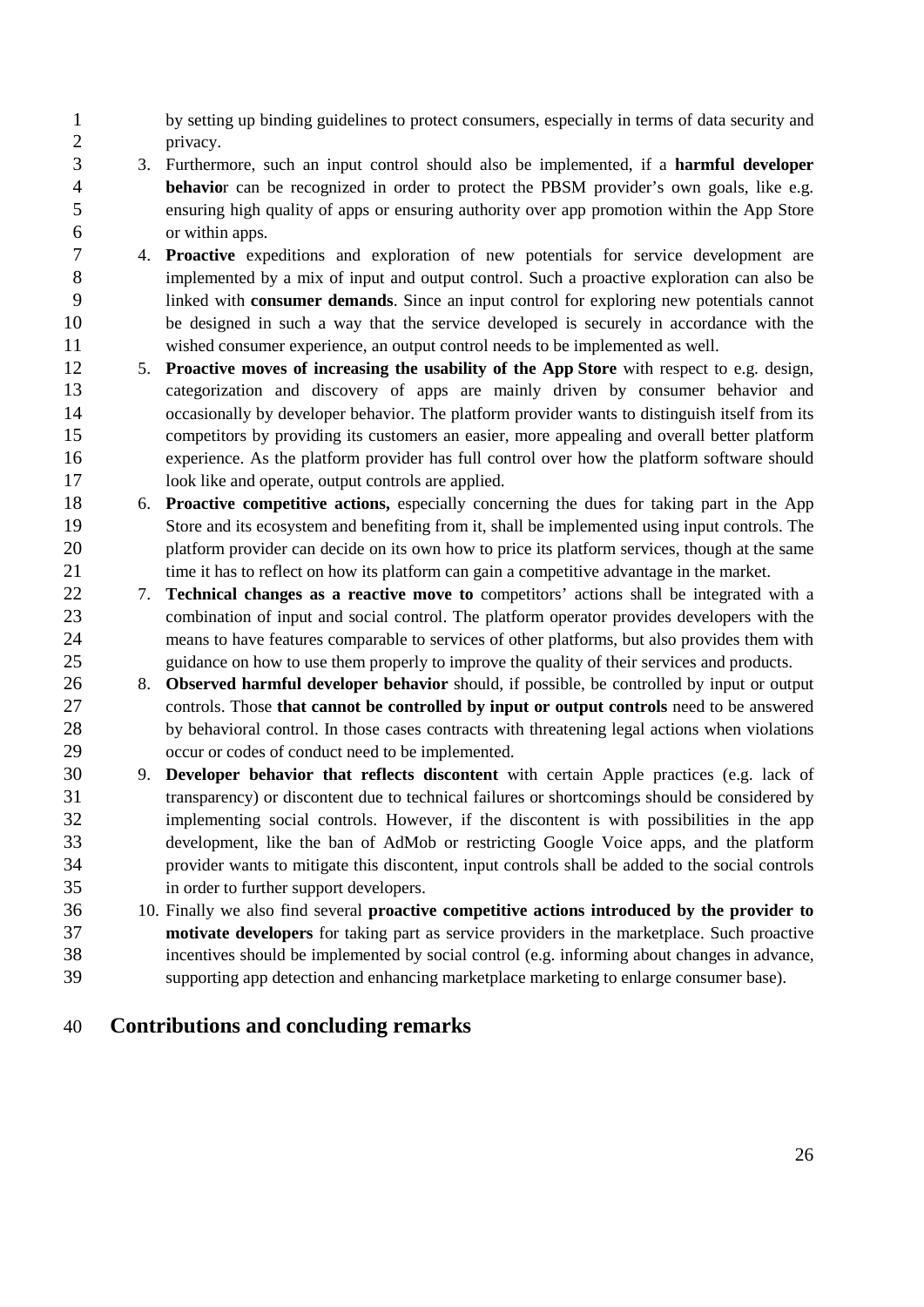Our results are in line with previous findings on organization controls. However, as they also extend 2 the previous theory on organizational control these results need further refinement for theory testing as well as further empirical results from another case.

 Yet, although there are still many open issues on control design in the PBSM context, we believe to have found supportive managerial principles for practitioners. Moreover, we are the first to review this control perspective on such an empirical setting of 100 analyzed subunits [\(Eaton 2012;](#page-27-15) [Tiwana et al.](#page-30-0)  [2010\)](#page-30-0). The employed structure for the case analysis was evaluated as being a suitable structure for this complex environment that was yet missed to assess the strategies of PBSM providers [\(Kouris/Kleer 2012\)](#page-29-3). Finally the results of this research also propose a first bridge between the abstract results of strategic management research and economic research in the field of transaction cost theory [\(Manner et al. 2012\)](#page-29-4). Further research should concentrate on analyzing the Google Play Store and conducting a cross-case analysis. As both PBSM are considered to be managed heterogeneously,

- insights for stronger theory building could be found [\(Yin 2009\)](#page-30-12).
- 

#### **References**

- <span id="page-26-3"></span> **Armstrong, M.; Wright, J. (2006): Two-sided Markets, Competitive Bottlenecks and Exclusive Contracts. In: Economic Theory, Vol. 32 (2006), pp. 353-380.**
- <span id="page-26-6"></span> **Ballon, P. (2009): Control and Value in Mobile Communications: A Political Economy of the Reconfiguration of Business Models in the European Mobile Industry. Dissertation, Vrije Universiteit Brussel 2009.**
- <span id="page-26-4"></span> **Ballon, P.; Walravens, N.; Spedalieri, A.; Venezia, C. (2008): The reconfiguration of mobile service provision: towards platform business models.** *19th ITS European Regional Conference***. Rome,**  Italy.
- <span id="page-26-7"></span> **Barratt, M.; Choi, T.Y.; Li, M. (2011): Qualitative case studies in operations management: trends, research outcomes, and future research implications. In: Journal of Operations Management, Vol. 29 (2011) No. 4, pp. 329-342.**
- <span id="page-26-1"></span>27 **Basole, R.C.; Karla, J. (2011): On the Evolution of Mobile Platform Ecosystem Structure and Strategy.**<br>28 **In: Business & Information Systems Engineering, (2011), pp. 313-322. In: Business & Information Systems Engineering, (2011), pp. 313-322.**
- <span id="page-26-0"></span> **Basole, R.C.; Karla, J. (2012): Value transformation in the mobile service ecosystem: A Study of App Store Emergence and Growth. In: Service Science, Vol. 4 (2012) No. 1, pp. 24-41.**
- <span id="page-26-5"></span> **Bisbe, J.; Malagueño, R. (2009): The choice of interactive control systems under different innovation management modes. In: European Accounting Review, Vol. 18 (2009) No. 2, pp. 371-405.**
- <span id="page-26-2"></span> **Boudreau, K. (2010): Open Platform Strategies and Innovation: Granting Access vs. Devolving Control. In: Management Science, Vol. 56 (2010), pp. 1849-1872.**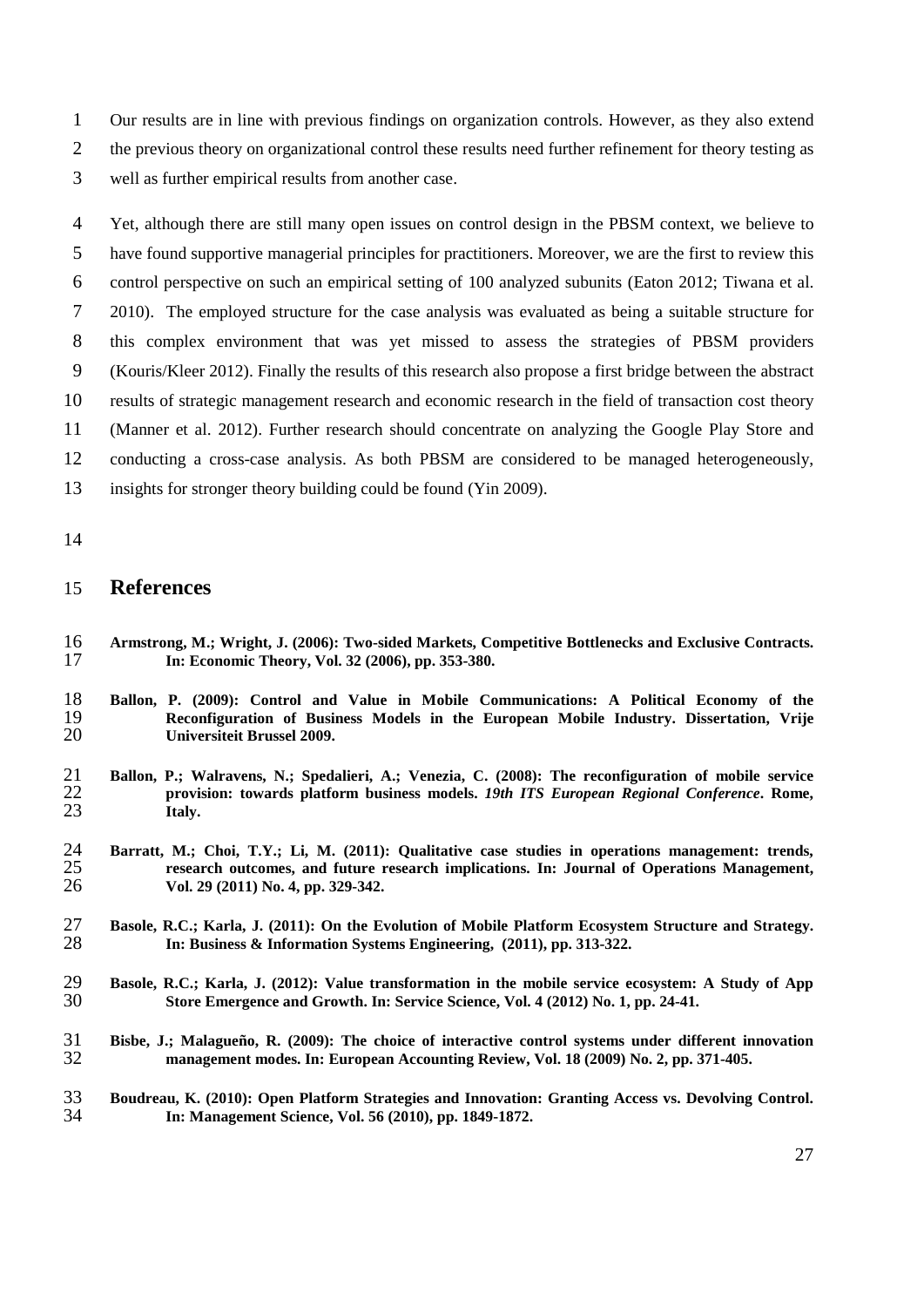- <span id="page-27-0"></span> **Boudreau, K.J.; Lakhani, K.R. (2009): How to manage outside innovation. In: MIT Sloan Management Review, Vol. 50 (2009) No. 4, pp. 69-76.**
- <span id="page-27-12"></span> **Bouwman, H.; Haaker, T.; Faber, E. (2005): Developing Mobile Services: Balancing Customer and Network Value.** *The Second IEEE International Workshop on Mobile Commerce and Services* **(pp. 21-31). Munich.**
- <span id="page-27-14"></span> **Brousseau, E.; Penard, T. (2007): The Economics of Digital Business Models: A Framework for Analyzing the Economics of Platforms. In: Review of Network Economics, Vol. 6 (2007) No. 2, pp. 81-114.**
- <span id="page-27-1"></span> **Burkard, C.; Widjaja, T.; Buxmann, P. (2012): Software Ecosystems. In: Wirtschaftsinformatik, Vol. 54 (2012) No. 1, pp. 43-47.**
- <span id="page-27-2"></span>**Cardinal, L.B. (2001): Technological innovation in the pharmaceutical industry: The use of organizational control in managing research and development. In: Organization science, Vol. 12 (2001) No. 1, control in managing research and development. In: Organization science, Vol. 12 (2001) No. 1, pp. 19-36.**
- <span id="page-27-5"></span> **Cardinal, L.B.; Sitkin, S.B.; Long, C.P. (2009): A configurational theory of control. In: Control in Organizations: New Directions in Theory and Research. Eds.: Sitkin, S.; Cardinal, L.B.; Bijilsma-Frankema, K. Cambridge University Press, Cambridge 2009, pp. 51-107.**
- <span id="page-27-6"></span> **Das, T.K.; Teng, B.-S. (2001): Trust, control, and risk in strategic alliances: An integrated framework. In: Organization Studies, Vol. 22 (2001) No. 2, pp. 251-283.**
- <span id="page-27-8"></span> **Davila, T. (2005): The promise of management control systems for innovation and strategic change. In: Controlling Strategy - Management, Accounting and Performance Measurement (Vol. 1). Eds.: Chapman, C.S. Oxford University Press, USA, New York 2005, pp. 37-61.**
- <span id="page-27-11"></span> **De Reuver, M.; Bouwman, H.; Prieto, G.; Visser, A. (2011): Governance of flexible mobile service platforms. In: Futures, Vol. 43 (2011) No. 9, pp. 979-985.**
- <span id="page-27-13"></span> **De Reuver, M.; Visser, A.; Prieto, G.; Bouwman, H. (2010): Governance of flexible mobile service platforms. In: Intelligence in Next Generation Networks, (2010), pp. 1-6.**
- <span id="page-27-9"></span> **Demil, B.; Lecocq, X. (2006): Neither Market nor Hierarchy nor Network: The Emergence of Bazaar Governance. In: Organization Studies, Vol. 27 (2006) No. 10, pp. 1447-1466.**
- <span id="page-27-3"></span> **Eaton, B.; Elaluf-Calderwood, S.; Sørensen, C.; Yoo, Y. (2011): Dynamic Structures of Control and Generativity in Digital Ecosystem Service Innovation: The Cases of the Apple and Google Mobile App Stores. In: LSE, London Report, Vol. 44 (2011) No. 183, pp. 1-25.**
- <span id="page-27-15"></span> **Eaton, B.D. (2012): The dynamics of digital platform innovation: unfolding the paradox of control and generativity in Apple's iOS, The London School of Economics and Political Science (LSE) 2012.**
- <span id="page-27-7"></span> **Eisenhardt, K.M. (1985): Control: Organizational and economic approaches. In: Management science, Vol. 31 (1985) No. 2, pp. 134-149.**
- <span id="page-27-10"></span> **Eisenhardt, K.M.; Graebner, M.E. (2007): Theory building from cases: Opportunities and challenges. In: Academy of management journal, Vol. 50 (2007) No. 1, pp. 25-32.**
- <span id="page-27-4"></span> **Elaluf-Calderwood, S.; Eaton, B.; Sorensen, C.; Yoo, Y. (2011): Control as a strategy for the development of generativity in business models for mobile platforms. Paper presented at the Intelligence in Next Generation Networks (ICIN), 2011 15th International Conference on, pp. 271-276.**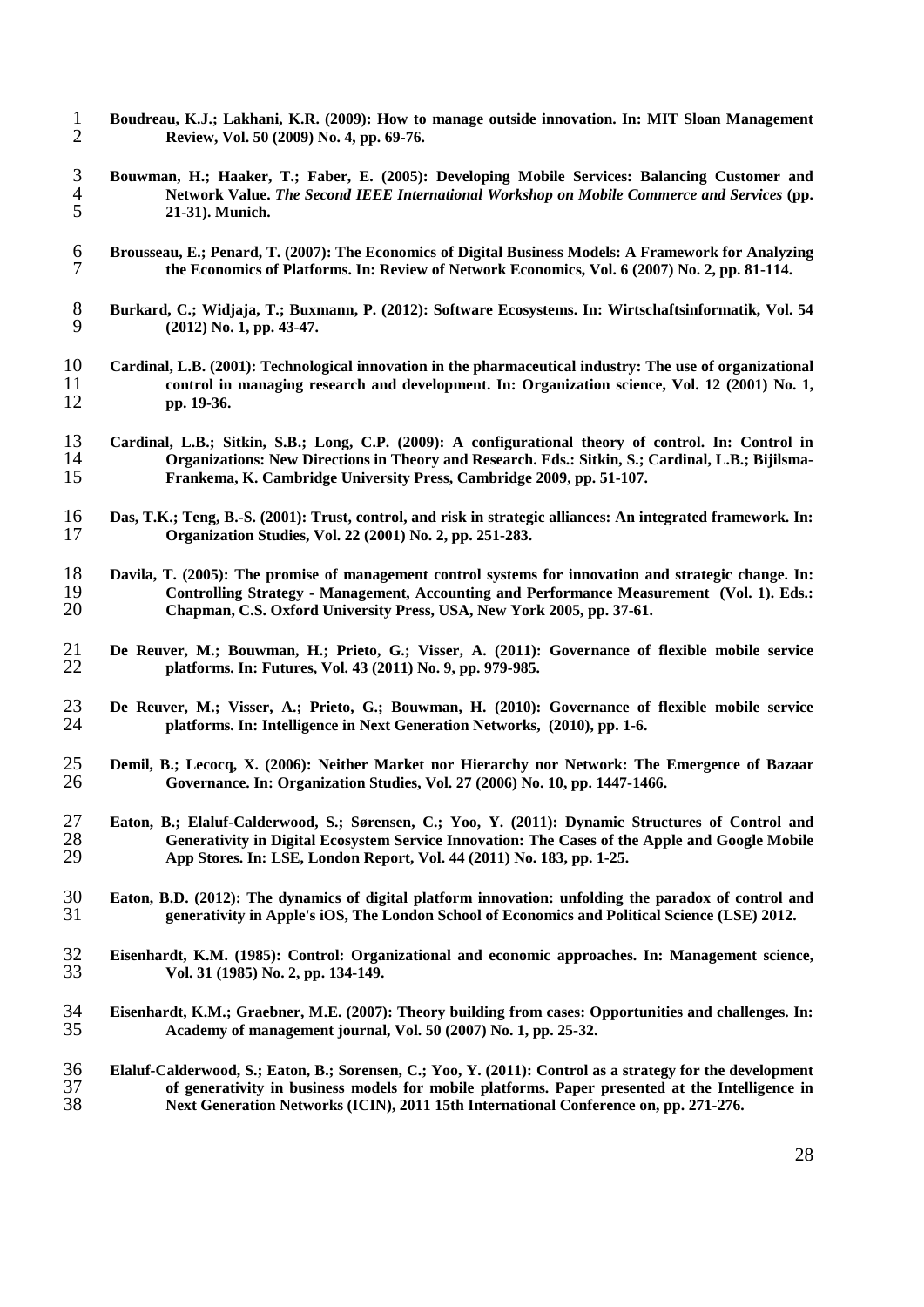- <span id="page-28-15"></span> **Evans, D.S.; Schmalensee, R. (2007): The Industrial Organization of Markets with Two-Sided Platforms. In: Competition Policy International, Vol. 3 (2007) No. 1, pp. 151-179.**
- <span id="page-28-0"></span> **Gawer, A. (2010): Towards a General Theory of Technological Platforms. Paper presented at the Druid Summer Conference.**
- <span id="page-28-5"></span> **Ghazawneh, A.; Henfridsson, O. (2010): Governing third-party development through platform boundary resources.** *ICIS 2010 Proceedings***. St. Louis.**
- <span id="page-28-4"></span> **Ghazawneh, A.; Henfridsson, O. (2011): Micro-Strategizing in Platform Ecosystems: A Multiple Case Study.** *ICIS 2011 Proceedings***. Shanghai.**
- <span id="page-28-9"></span> **Ghazawneh, A.; Henfridsson, O. (2012): Balancing platform control and external contribution in third- party development: the boundary resources model. In: Information Systems Journal, Vol. 23 (2012) No. 2, pp. 173-192.**
- <span id="page-28-6"></span> **Gonçalves, V.; Walravens, N.; Ballon, P. (2010): "How about an App Store?" Enablers and Constraints in Platform Strategies for Mobile Network Operators. In: 2010 Ninth International Conference on Mobile Business and 2010 Ninth Global Mobility Roundtable (ICMB-GMR), (2010), pp. 66-73.**
- <span id="page-28-14"></span> **Haaker, T.; Faber, E.; Bouwman, H. (2006): Balancing customer and network value in business models for mobile services. In: International Journal of Mobile Communications, Vol. 4 (2006) No. 6, pp. 645-661.**
- <span id="page-28-2"></span> **Hagiu, A. (2006): Pricing and commitment by two-sided platforms. In: The RAND Journal of Economics, Vol. 37 (2006) No. 3, pp. 720-737.**
- <span id="page-28-11"></span> **Henderson, J.C.; Lee, S. (1992): Managing I/S Design Teams: A Control Theories Perspective. In: Management science, Vol. 38 (1992) No. 6, pp. 757-777.**
- <span id="page-28-8"></span> **Herath, S.K. (2007): A framework for management control research. In: Journal of management development, Vol. 26 (2007) No. 9, pp. 895-915.**
- <span id="page-28-12"></span> **Hesse-Biber, S.N. (2010): Mixed methods research: Merging theory with practice, Guilford Publication 2010.**
- <span id="page-28-10"></span> **Iyer, B.; Lee, C.-H.; Venkatramen, N. (2007): Monitoring Platform Emergence: Guidelines from Software Networks. In: Communications of the Association for Information Systems, Vol. 19 (2007) No. 1,**  pp. 1-13.
- <span id="page-28-7"></span>**Jain, A. (2011): Apps Marketplaces and the telecom value chain. In: IEEE Wireless Communications, Vol.** 18 (2011) No. 4, pp. 4-5. **18 (2011) No. 4, pp. 4-5.**
- <span id="page-28-13"></span> **Jansen, S.; Brinkkemper, S.; Finkelstein, A. (2009): Business Network Management as a Survival Strategy: A Tale of Two Software Ecosystems. In Slinger Jansen, S.B., Anthony Finkelstein, Jan Bosch (Ed.),** *Proceedings of the first International Workshop on Software Ecosystems* **(pp. 34-48). Virginia, USA.**
- <span id="page-28-1"></span> **Katz, M.L.; Shapiro, C. (1994): Systems Competition and Network Effects. In: Journal of Economic Perspectives, Vol. 8 (1994) No. 2, pp. 93-115.**
- <span id="page-28-3"></span> **Kenney, M.; Pon, B. (2011): Structuring the Smartphone Industry: Is the Mobile Internet OS Platform the Key? In: Journal of Industry, Competition and Trade, (2011), pp. 1-23.**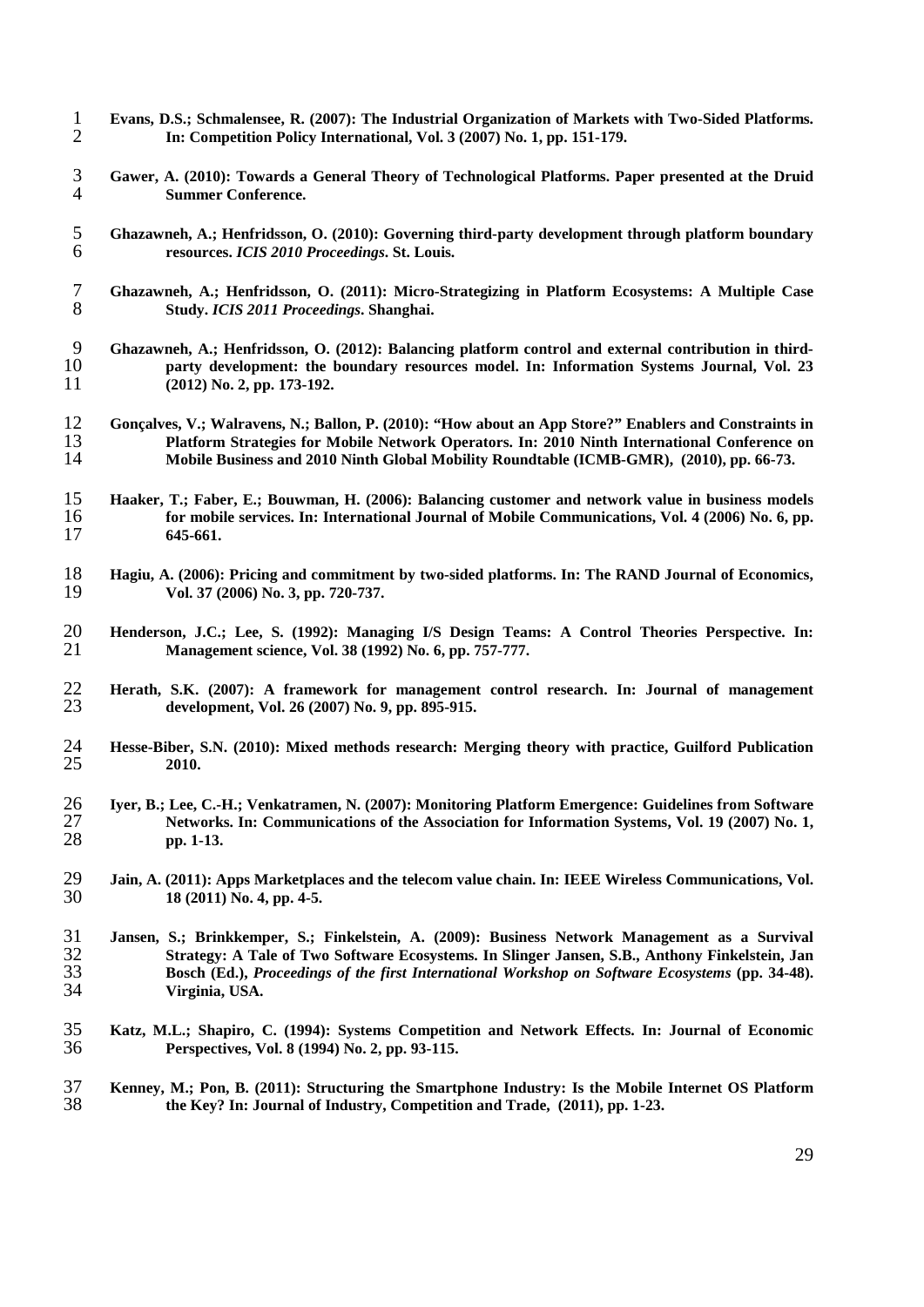- <span id="page-29-12"></span> **Kirsch, L.S. (1997): Portfolios of control modes and IS project management. In: Information Systems Research, Vol. 8 (1997) No. 3, pp. 215-239.**
- <span id="page-29-3"></span> **Kouris, I.; Kleer, R. (2012): Business models in two-sided markets: an assessment of strategies for app platforms.** *International Conference on Mobile Business (ICMB)***. Delft, Netherlands: AIS.**
- <span id="page-29-9"></span> **Lange, D. (2008): A Multidimensional Conceptualization of Organizational Corruption Control. In: Academy of Management Review, Vol. 33 (2008), pp. 710-729.**
- <span id="page-29-5"></span> **Langfield-Smith, K. (1997): Management control systems and strategy: a critical review. In: Accounting, organizations and society, Vol. 22 (1997) No. 2, pp. 207-232.**
- <span id="page-29-13"></span> **Laugesen, J.; Yuan, Y. (2010): What factors contributed to the success of Apple's iPhone? Paper presented at the Ninth International Conference on Mobile Business, Athens, pp. 91-99.**
- <span id="page-29-4"></span>11 **Manner, J.; Nienaber, D.; Schermann, M.; Krcmar, H. (2012): Governance for mobile service platforms:** <br>12 **A literature review and research agenda.** International Conference on Mobile Business (ICMB) **A literature review and research agenda.** *International Conference on Mobile Business (ICMB)*  **(pp. 182-193). Delft, Netherlands: AIS.**
- <span id="page-29-1"></span>14 Manner, J.; Nienaber, D.; Schermann, M.; Krcmar, H. (2013): Six principles for governing mobile platforms. In Alt, R.; Franczyk, B. (Eds.), 11th International Conference on Wirtschaftsinformatik **platforms. In Alt, R.; Franczyk, B. (Eds.),** *11th International Conference on Wirtschaftsinformatik* **(Vol. 2, pp. 1375-1389). Leipzig, Germany: Merkur Druck- & Kopierzentrum GmbH & Co. KG.**
- <span id="page-29-11"></span> **Markus, M.L. (2007): The governance of free/open source software projects: monolithic, multidimensional, or configurational? In: Journal of Management & Governance, Vol. 11 (2007) No. 2, pp. 151-163.**
- <span id="page-29-10"></span>**Merchant, K.A. (1985): Control in business organizations, Pitman Melbourne, Australia 1985.**
- <span id="page-29-16"></span> **Meredith, J. (1998): Building operations management theory through case and field research. In: Journal of Operations Management, Vol. 16 (1998) No. 4, pp. 441-454.**
- <span id="page-29-8"></span>23 **Ouchi, W.G. (1977): The relationship between organizational structure and organizational control. In:** <br>24 **Administrative Science Ouarterly.** (1977). pp. 95-113. **Administrative Science Quarterly, (1977), pp. 95-113.**
- <span id="page-29-7"></span> **Ouchi, W.G. (1979): A Conceptual Framework for the Design of Organizational Control Mechanisms. In: Management science, Vol. 25 (1979) No. 9, pp. 833-848.**
- <span id="page-29-6"></span> **Ouchi, W.G.; Maguire, M.A. (1975): Organizational control: Two functions. In: Administrative Science Quarterly, (1975), pp. 559-569.**
- <span id="page-29-0"></span> **Parker, G.; Van Alstyne, M. (2009): Six challenges in platform licensing and open innovation. In: Communications & Strategies, Vol. 2nd quarter (2009) No. 74, pp. 17.**
- <span id="page-29-15"></span> **Porter, M.E. (1985): Technology and competitive advantage. In: Journal of Business Strategy, Vol. 5 (1985) No. 3, pp. 60-78.**
- <span id="page-29-2"></span> **Querbes-Revier, A. (2011): The strategic trade-offs for beneficial open innovation: the case of "open source" consortia in mobile os development. In: Journal of Innovation Economics, Vol. 7 (2011) No. 1, pp. 109-130.**
- <span id="page-29-14"></span> **Rochet, J.-C.; Tirole, J. (2003): Platform Competition in Two-Sided Markets. In: Journal of the European Economic Association, Vol. 1 (2003) No. 4, pp. 990-1029.**